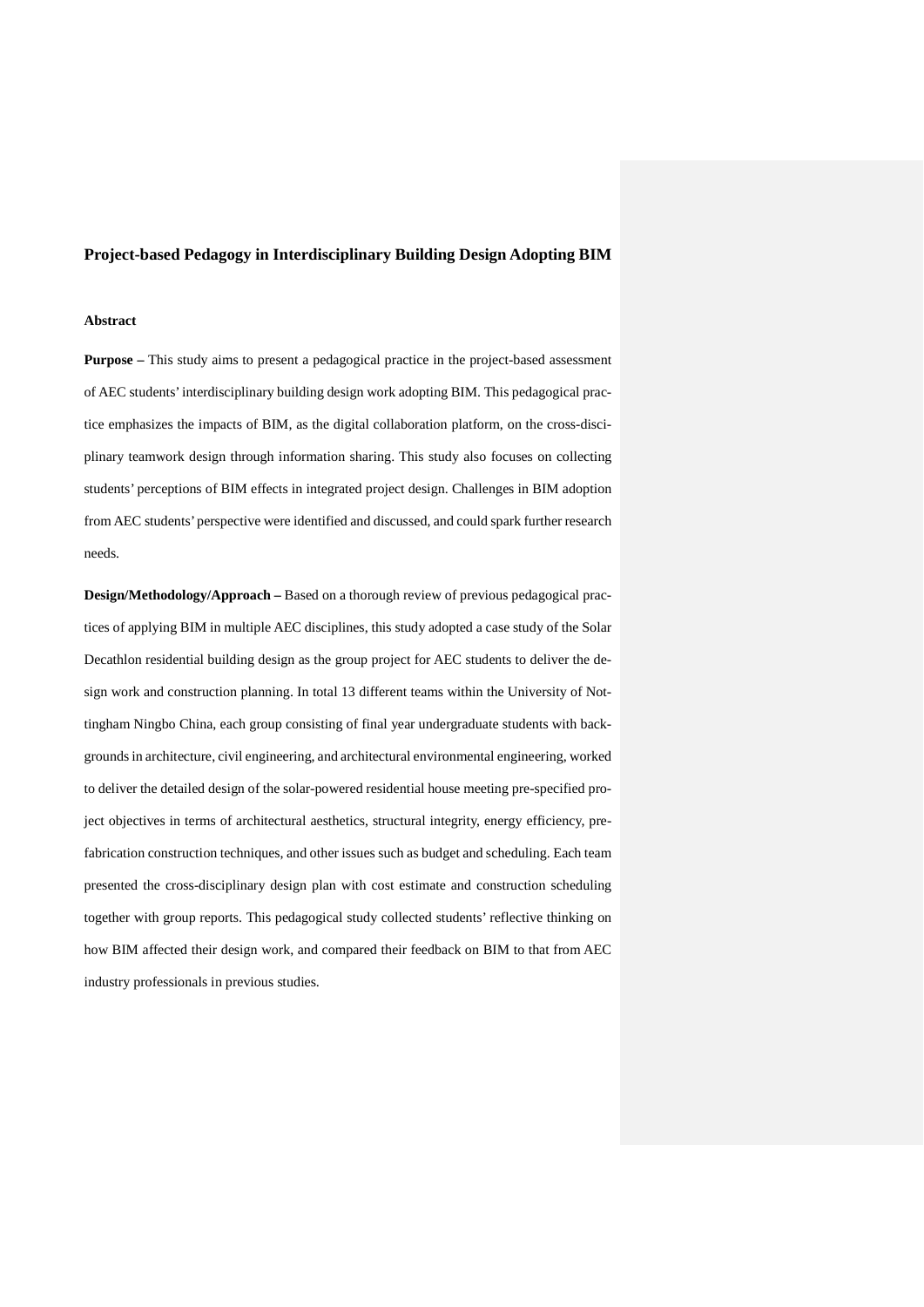**Findings –** The case study of the Solar Decathlon building project showed the capacity of BIM in enabling interdisciplinary collaboration through information exchange and in enhancing communication across different AEC fields. More sustainable design options were considered in the early architectural design stages through the cross-disciplinary cooperation between architecture and building services engineering. BIM motivated AEC student teamsto have a more comprehensive design and construction plan by considering multiple criteria including energy efficiency, budget, and construction activities. Students' reflections indicated both positive effects of BIM (e.g., facilitating information sharing) as well as challenges for further BIM implementation, such as some architecture students' resistance to BIM, and the lack of existing family types in the BIM library, etc.

**Research limitations/implications –** Some limitations of the current BIM pedagogy were identified through the student group work. For example, students revealed the problem of interoperability between BIM (i.e., Autodesk Revit) and building energy simulation tools. To further integrate the university education and AEC industry practice, future BIM pedagogical work could recruit professionals and project stakeholders in the adopted case studies, for the purpose of providing professional advice on improving the constructability of the BIM-based design from student work.

**Originality/value –** This work provides insights into the information technology applied in the AEC interdisciplinary pedagogy. Students gained the experience of a project-based collaboration and were equipped with BIM capabilities for future employment within the AEC job market. The integrated design approach was embedded throughout the team project process. Overall, this BIM pedagogical practice emphasized the link between academic activities and realworld industrial practice. The pedagogical experience gained in this BIM course could be expanded to future BIM education and research in other themes such as interoperability of building information exchange among different digital tools.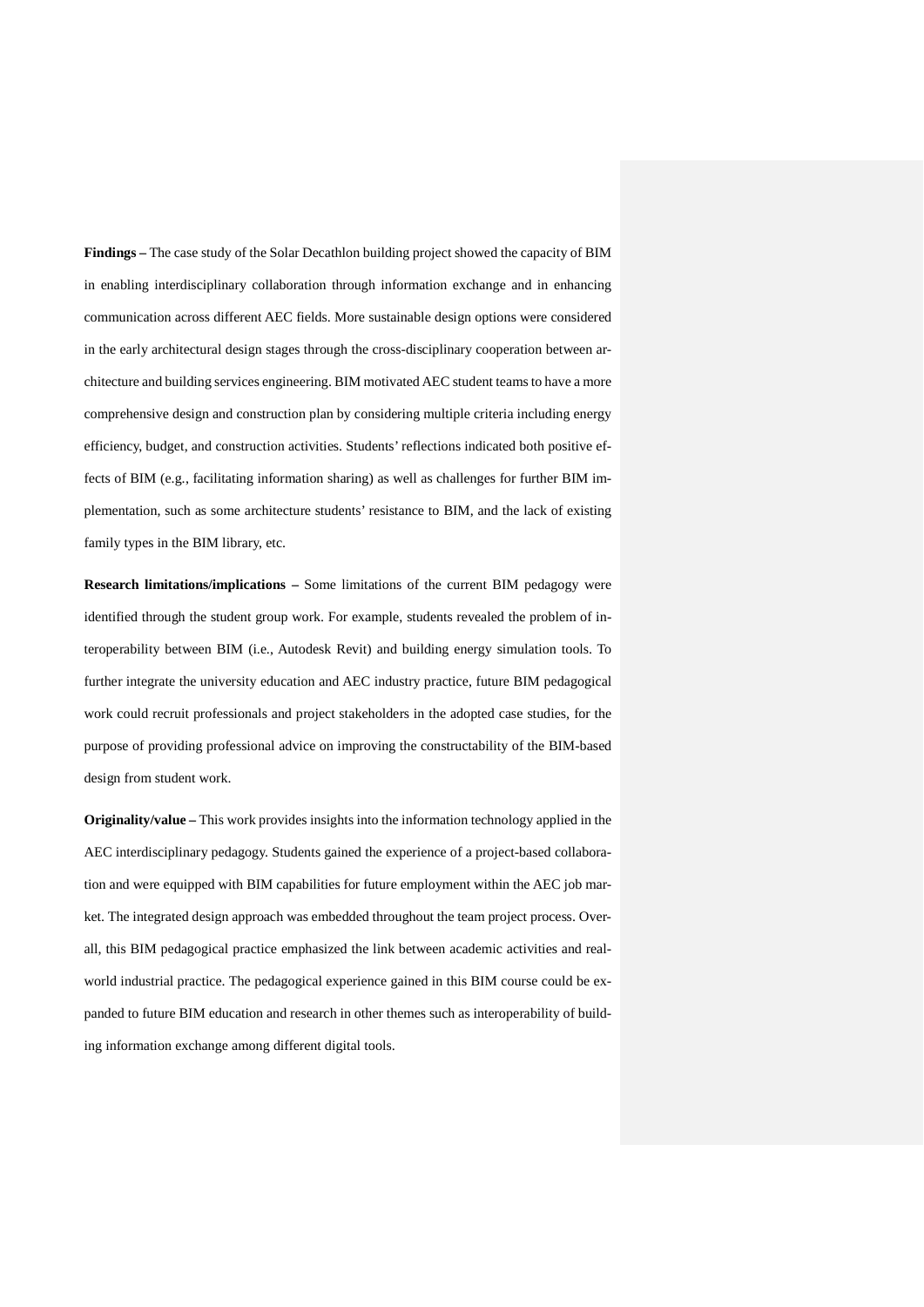**Keywords -** Building Information Modeling, construction education, design management, Information and Communication Technology (ICT) Applications, simulation, integration

**Paper Type**: Technical paper

# **1. Introduction**

Building information modelling (BIM), as the emerging digital technology in the global architectural, engineering, and construction (AEC) market, is gaining wider application in industrial practice. The popularity of BIM as an integral concept in the AEC industry has motivated its necessary inclusion within relevant education (Ghosh et al., 2015). BIM movements and multiple BIM related areas (e.g., sustainability) have resulted in a higher demand on competent BIM professionals and college graduates with BIM skills (Jäväjä and Salin, 2014). Educational institutions play a significant role in providing the industry with BIM-equipped graduates (Tang et al., 2015). However, there is still insufficient institutional education resources to train and educate AEC students to meet industry needs in countries like China, where the industry demand for BIM professionals is growing.

BIM education is not simply changing the pedagogical tool from 2D Computer-Aided Design (i.e., CAD) to 3D visualization (Tang et al., 2015), but the way of collaboration among project team members through information management and teamwork (Sacks and Pikas, 2013). Recent trends of AEC movements, including prefabrication in construction and energy efficient "green" building, are gaining momentum along with BIM in some developing economies' AEC markets (e.g., China). These state-of-the-art practices are interlinked. For example, BIM digital libraries could be established to incorporate the information of various building prefabricated members (e.g., precast concrete walls), and BIM could be used to support the building energy performance analysis through data sharing. Nevertheless, communication, coordination, and collaboration, as keys for BIM implementation, have not been fully integrated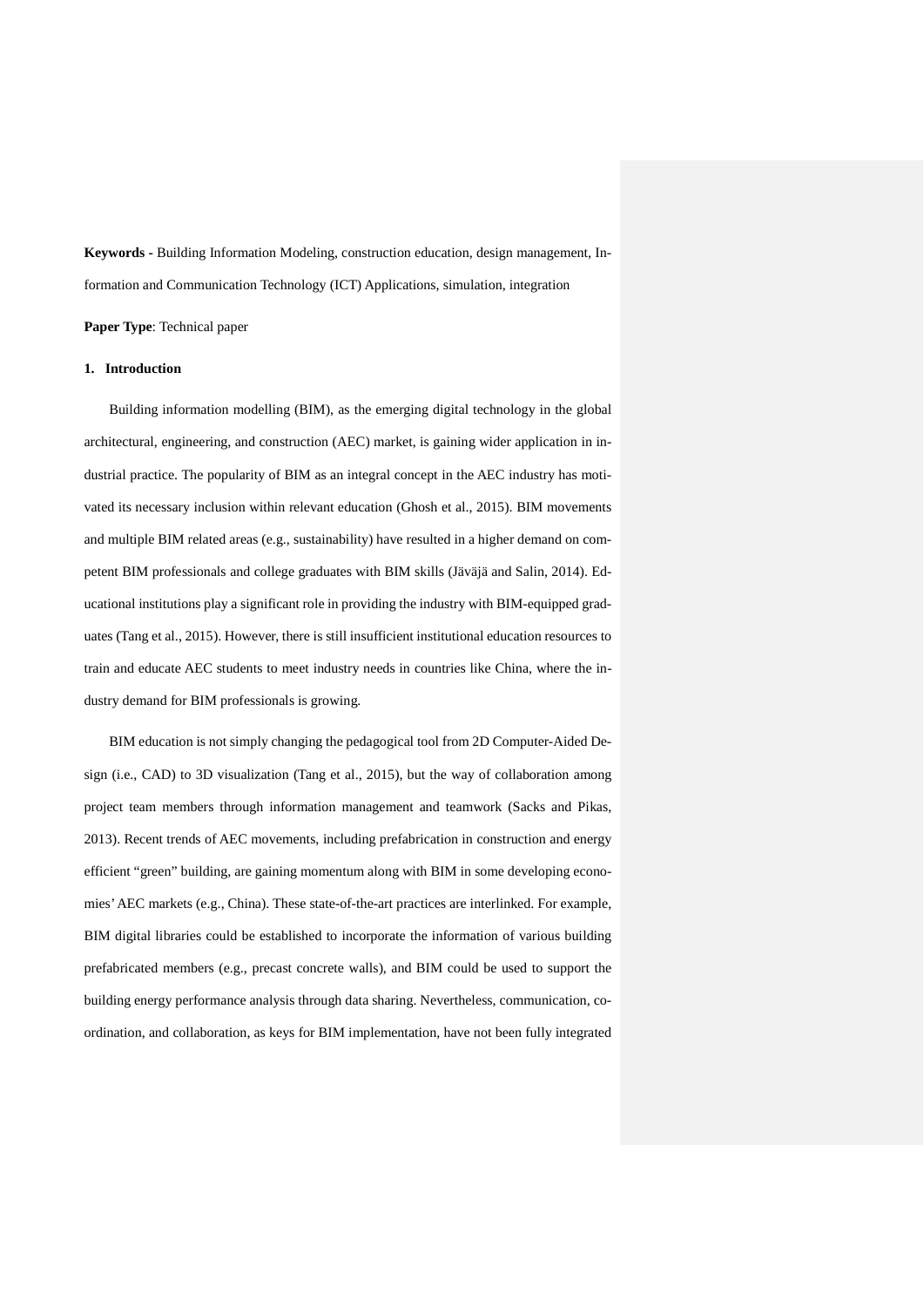into existing BIM training or education through project-based or experimental learning approach.

Previous relevant pedagogical practices mostly adopted BIM in single disciplines, such as architecture in the studies of Mathews (2013) and Solnosky and Parfitt (2015), structural engineering in the study of Nawari (2015), and construction engineering in the studies of Kim (2011) and Ghosh et al (2015). So far there has been limited pedagogical practice in recruiting all the aforementioned disciplines by exploring BIM's capacity in enhancing interdisciplinary project design and construction planning through information sharing and management. This BIM pedagogical study aims to: 1) implement the project-based approach to adopt BIM as the digital platform to enhance the multidisciplinary project teamwork for final year undergraduate AEC students; 2) incorporate the real-world scenario (i.e., off-site construction elements and solar energy) into the project team design; 3) apply multiple criteria in the student project work including architectural design, structural analysis, technology, cost estimate, and construction planning; and 4) gain insights from the feedback and reflective thinking of AEC students on BIM's impacts on cross-disciplinary team project. The overall goal of this BIM pedagogical work is to provide students' with not only BIM operational skills, but also the initial BIM-based collaboration experience which could help their future professional career in the AEC industry.

# **2. Literature review**

### *2.1 Application of ICT in AEC fields 2.1.1 ICT movement in AEC industry*

Barriers and constraints of ICT (Information and Communication Technology) implementation in the construction industry identified by Peansupap and Walker (2006) have been overcome and advanced towards BIM adoption in terms of technology, cultural and behavioural change management worldwide (Benjaoran and Bhokah 2009; Khosrowshahi and Arayici 2012; Jensen and Hohannesson 2013; Ding et al. 2015; Rogers et al. 2015). Gajendran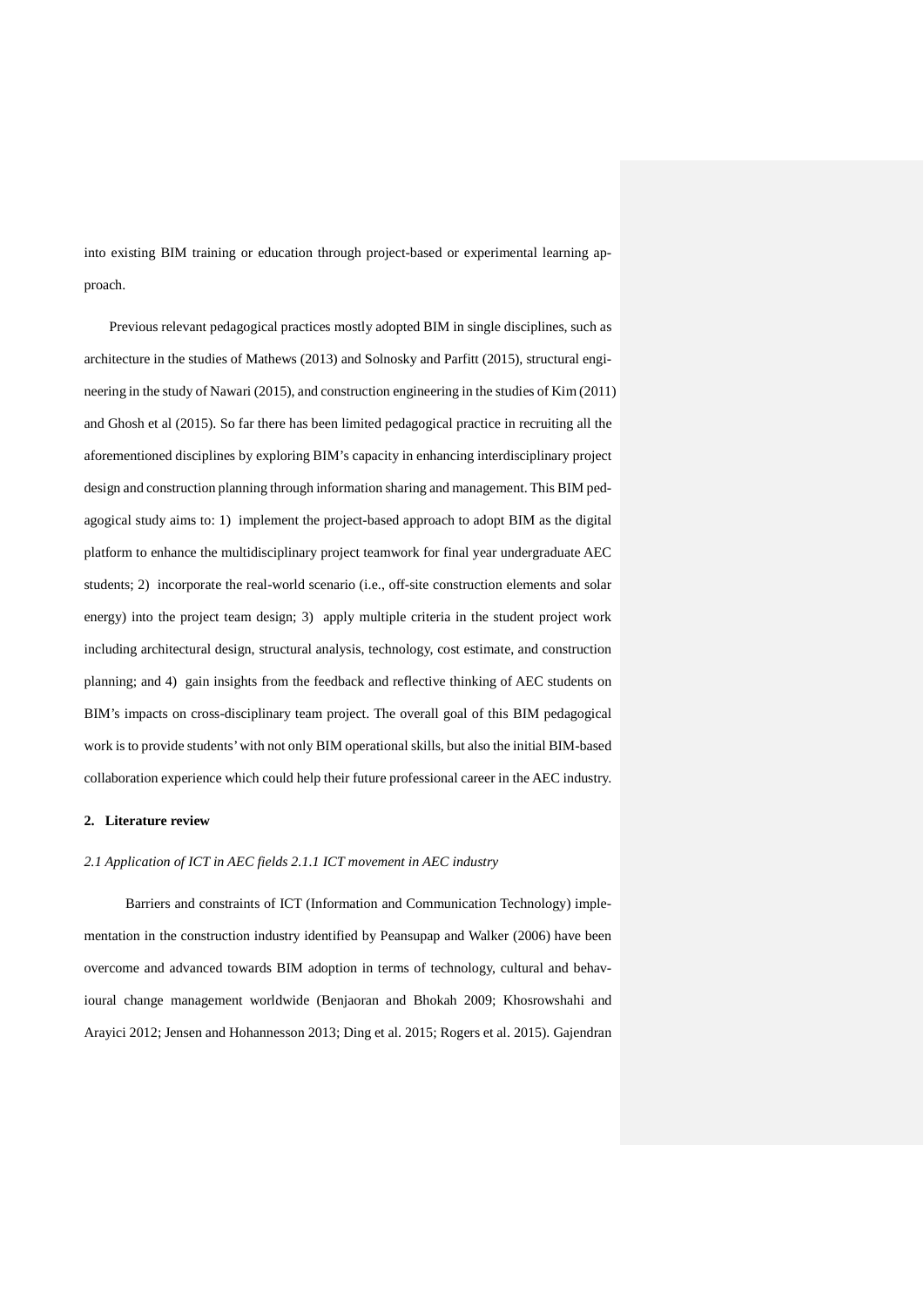and Brewer (2007) emphasised the influence of ICT integration on the change of cultural environment. Through a BIM experience survey in Australia (2007-2010) and Finland (2012- 2014), Singh and Holmstrom (2015) established the congruence between Maslow's motivational theory of needs and Roger's theory of technology adoption and innovation diffusion. Individuals and organisations have distinct aspects of adoption and innovation-related needs for being career champions and industry leaders to meet market demands and maintain competitive advantage.

### *2.1.2 Benefits of BIM adoption*

BIM enables digital forensic tracking of high-quality information to support business outcomes through true collaborative effort amongst all stakeholders (clients, designers, contractors, building occupiers and managers). BIM collaborative processes will significantly improve the efficiency of design, construction and operation, and provide a platform for continuous upskilling for all (Strong and Burrows, 2017). Focusing on commercial construction, Farnsworth et al. (2015) surveyed executive, mid-management, and BIM practitioner level employees on application, advantages, and methods associated with the use of BIM in the sector. Top advantages of using BIM were identified as communication, scheduling, coordination, visualization, and clash detection. Efficiency with regards to time, resources, materials, and reduced construction costs were also acknowledged. Companies reported a positive impact on profitability, construction time, and marketing. The 4D and 5D capabilities of BIM in simulations for resources, time, safety, space, risk, construction layout and buildability analyses have been used with the outcomes of reduced cycle times, reduced Request for Information (RFIs), reduced wastes and increased safety in some work tasks (Aziz and Tezel, 2016).

*2.1.3 BIM applications in building design and construction*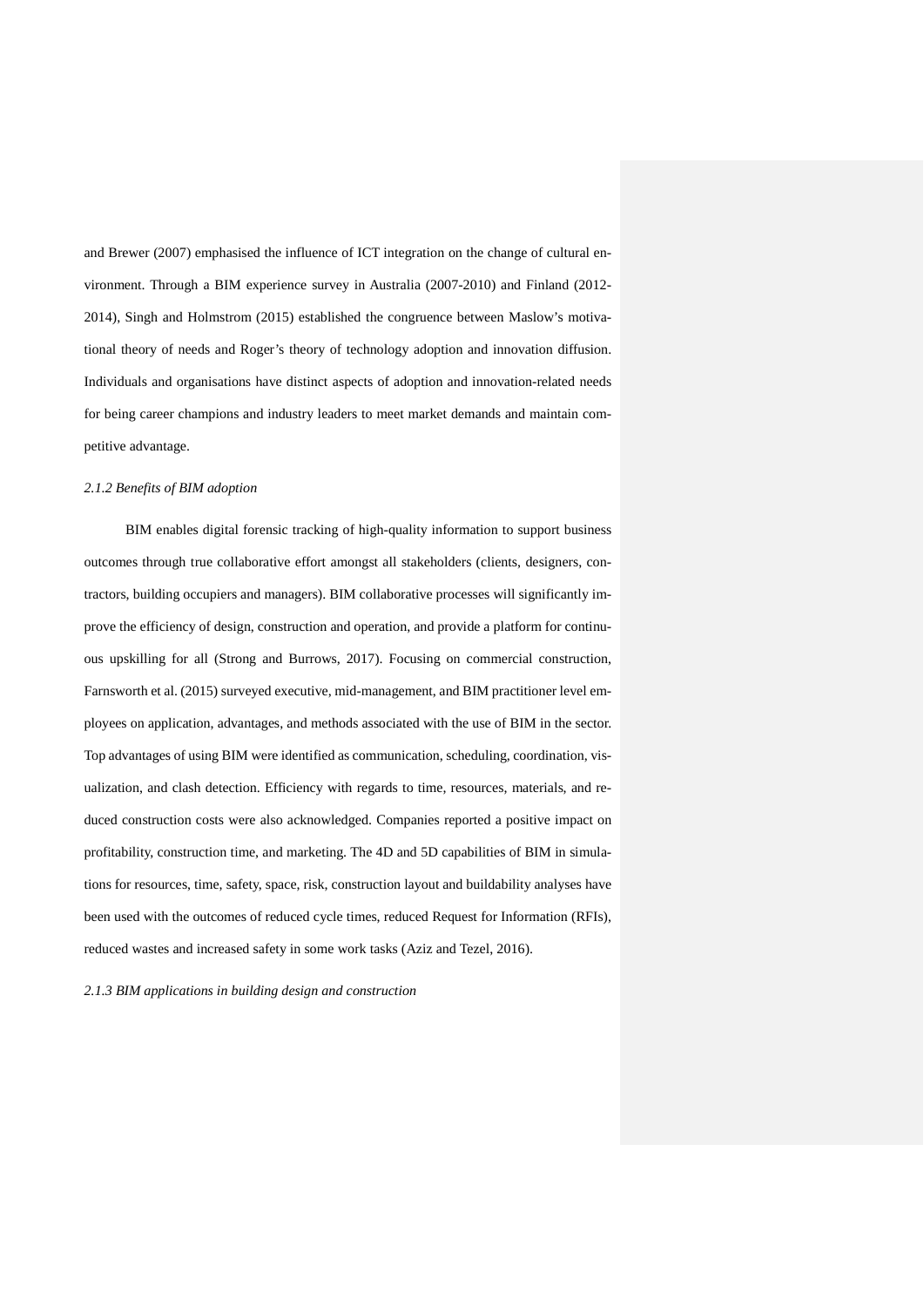BIM can also be linked to building sustainability. Wong and Kuan (2014) noted that BIM-based sustainability analysis was regarded as a potentially useful vehicle for helping project stakeholders to capture complete design and project information. The latest review of sustainability by Chong et al (2017) highlighted the demands of new BIM tools for assessing sustainability criteria, improved interoperability among BIM software package and energy simulation tools. Further impacts of BIM on various AEC practices can be found in further studies. For example, Brathen and Moum (2016) facilitated the use of "BIM-kiosks" for construction site workers to obtain a better understanding of the design material, navigate to get information about specific details or problem in the 3D model and efficiently handle complex elements. Amuda-Yusuf and Mohamed (2015) created a building service standard method of measurement (BSSMM) framework for managing the cost of building services by quantity surveyors/cost consultants. Li et al. (2015) developed a 4D automated simulation tool based on simulation by using a game engine for construction resource planning, which was different from traditional construction planning that relies upon the critical path method and bar charts embedded with visualization and timing issues. These multiple studies indicated that BIM could play a role within different AEC fields. There could be further work to adopt BIM to enhance interdisciplinary collaboration across AEC fields.

### *2.2 BIM education in AEC disciplines*

ICT has been establishing its role in the AEC education. For example, by viewing the real environment augmented with computer-generated information layers, students in the construction management field have significantly improved perception of reality through the combination of their ability to understand the complexity of construction products and associated jobsite processes (Shanbari et al. 2016). Nevertheless, it still remains a question as to how the perceived BIM benefits and their applications within AEC practices can be incorporated in BIM education. For example, how AEC students would experience the challenges and the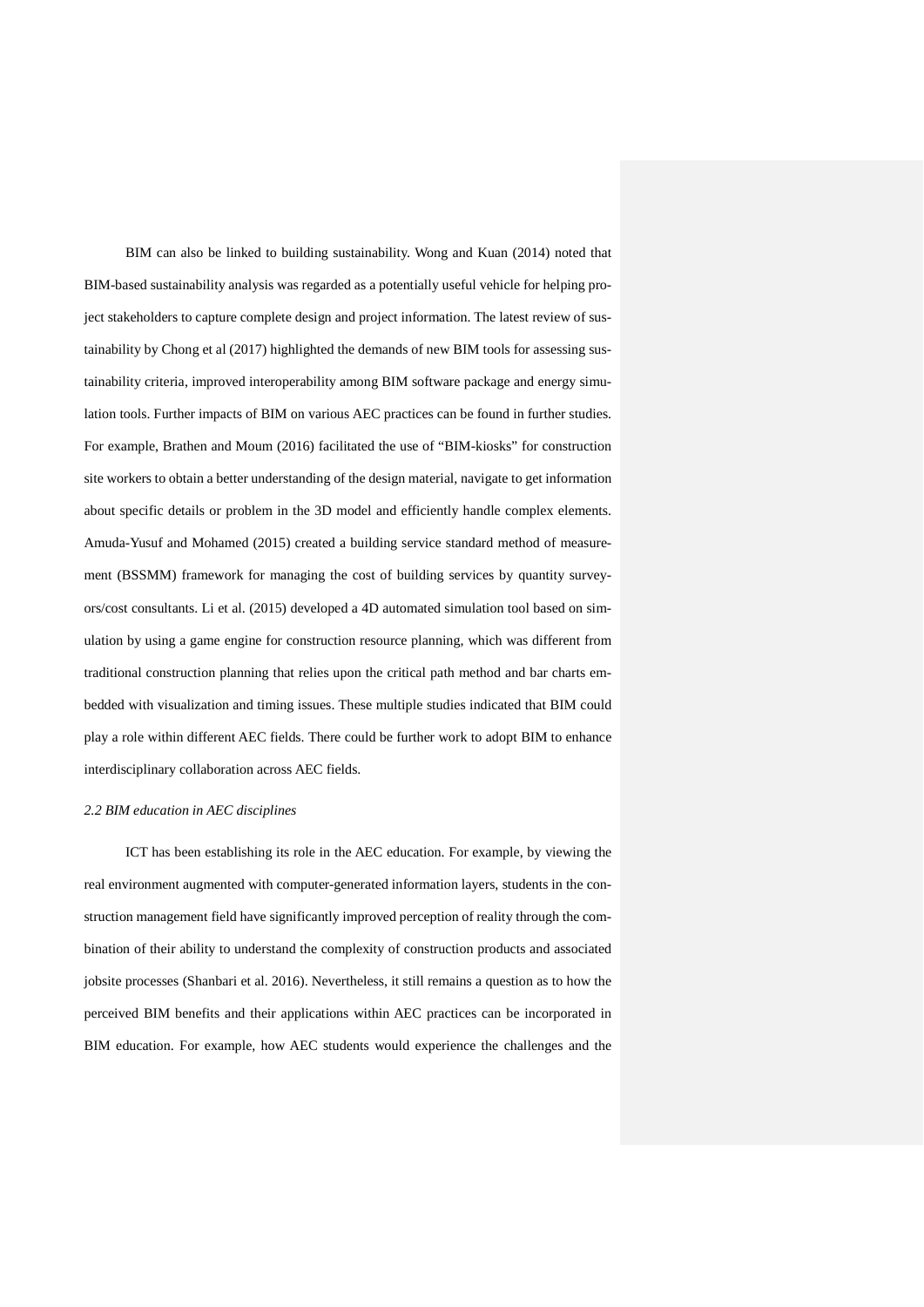needs in addressing the information exchange issue when adopting BIM in building energy simulation? How students would experience the BIM impact on design management? How students would learn to embrace holistic design through BIM processes instead of traditional 'silo' approach? And how collaborative working process can be better embedded when teaching BIM not only as a tool but also a platform and an environment where such collaboration is facilitated?

#### *2.2.1 BIM pedagogical cases*

Earlier studies have showcased BIM-based education in AEC fields. Zhao et al. (2015) shared their investigation on training students' collaborative construction skills through BIMintegrated learning environments in the "Integrated Construction Studio". The ICS environment is designed to simulate the real-world working conditions of the preconstruction phase of a project. Students would obtain employer's new expectations of soft skills, while simulating self-directed or team-based learning, mentoring, and collaboration. A mixture of students from four specific courses at difference levels (sophomore, junior, senior, and graduate levels) all participated in the integrated studio study. Similar BIM education programs can be found in the cases of Clevenger et al. (2012) and Ghosh et al. (2015). Review of existing literature indicates a lack of a focused pedagogical approach to link BIM education to BIM industry practice by addressing the state-of-the-art BIM implementation and challenges.

### *2.2.2 Rational of BIM interdisciplinary pedagogy*

Based on a review of BIM-curriculums and surveys from industry, Lee and Hollar (2013) concluded that a collaborative learning environment through purposeful integration of BIM would be best suited for future industry needs. However, there have been limited pedagogical case studies (e.g., Udeaja and Aziz, 2015) to showcase how BIM, as a digital platform, could enhance interdisciplinary group work for students among different AEC disciplines. PAS 1192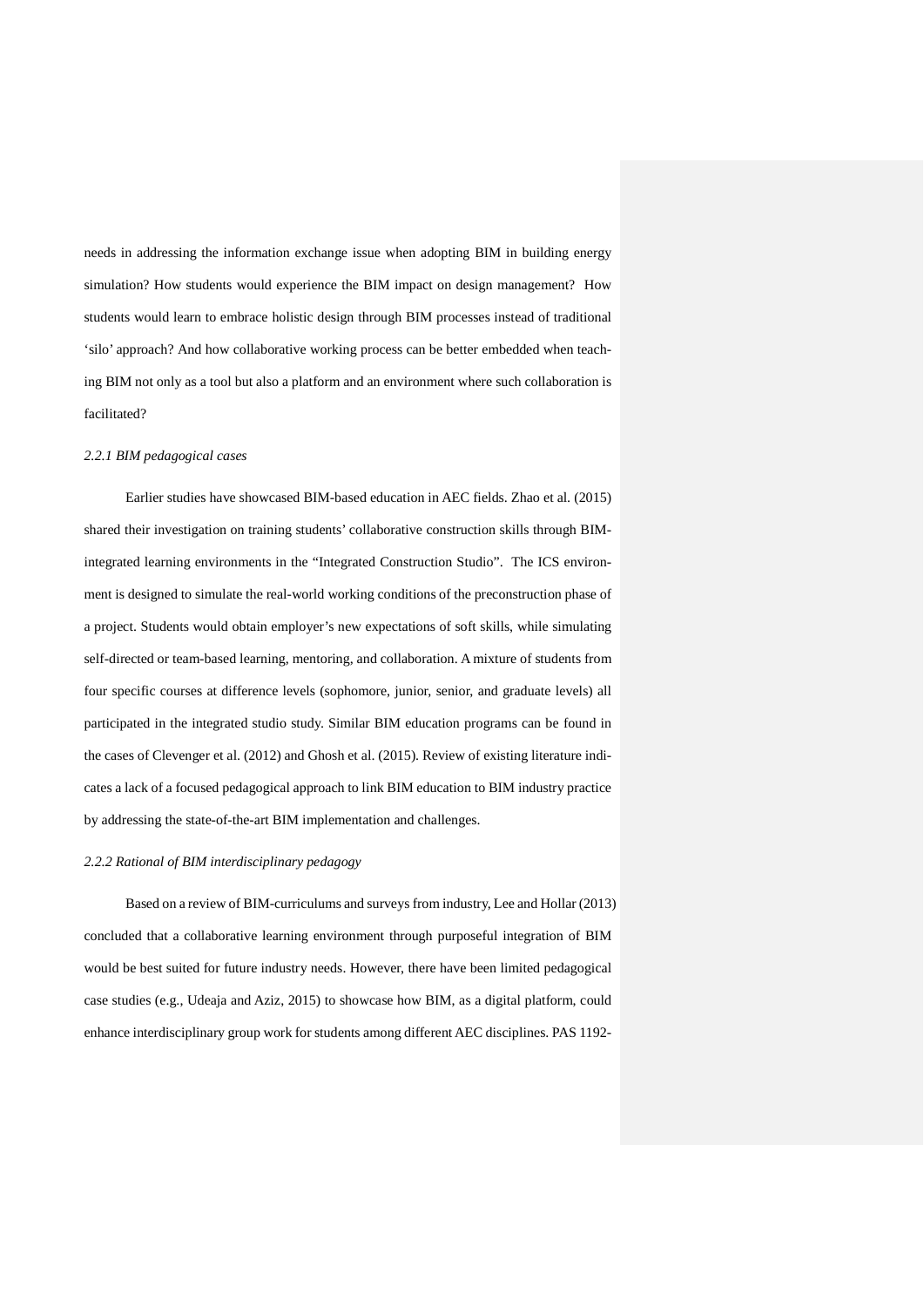2 published by The British Standards Institution (2013) emphasized the need of information exchange among multiple AEC subjects. There is an urgent need to update the BIM pedagogy to train students in the real-world scenarios addressing challenges stressed in PAS 1192-2 such as building information exchange and interoperability. Using BIM-based interdisciplinary pedagogy could bridge the gap between academic course delivery and industry practice based on the consistent digital design approach and construction standards.

### **3. Research methods**

, This pedagogical research design consists of steps guided by Creswell (2013) as described in Table 1.

# Table 1. Research design steps of BIM pedagogy

| <b>Steps</b>               | <b>Strategy</b>                                                                  |  |  |
|----------------------------|----------------------------------------------------------------------------------|--|--|
| Preliminary considerations | Literature review of previous case studies in BIM pedagogy;<br>$\bullet$         |  |  |
|                            | Case study approach adopting the 2018 Solar Decathlon (SD) project aiming<br>٠   |  |  |
|                            | to incorporate the state-of-the-art practices within the AEC industries (e.g.,   |  |  |
|                            | prefabrication construction, renewable energy facilities, and human wellbe-      |  |  |
|                            | ing) to the BIM-based group project;                                             |  |  |
|                            | Theories including Bloom's Taxonomy (1956) and Chickering and Gamson             |  |  |
|                            | (1987)'s principles for good practice in undergraduate education                 |  |  |
| Purpose statement          | The research focuses on the BIM pedagogical practice aiming to enhance the<br>٠  |  |  |
|                            | building project design by bridging multiple AEC disciplines.                    |  |  |
| <b>Research hypotheses</b> | AEC students could gain the experience through project-based learning on<br>٠    |  |  |
|                            | how BIM impacts their design;                                                    |  |  |
|                            | The BIM pedagogy could link education to industry practice by comparing          |  |  |
|                            | students' perceptions towards BIM impact in project delivery to that of AEC      |  |  |
|                            | professionals.                                                                   |  |  |
| <b>Methods</b>             | AEC student teams will be asked to perform the group design and construc-<br>٠   |  |  |
|                            | tion planning for the residential building by meeting pre-described project      |  |  |
|                            | specifications.                                                                  |  |  |
|                            | The deliverables of students' group design included their design documents,<br>٠ |  |  |
|                            | presentations reflecting their experience on how BIM affects their group de-     |  |  |
|                            | sign, as well as benefits and challenges in BIM practice.                        |  |  |

Details on the research design are described in the following sections, including students' academic background, group project information, assessment approach of team design, pedagogical strategies.

*3.1.Students' academic background*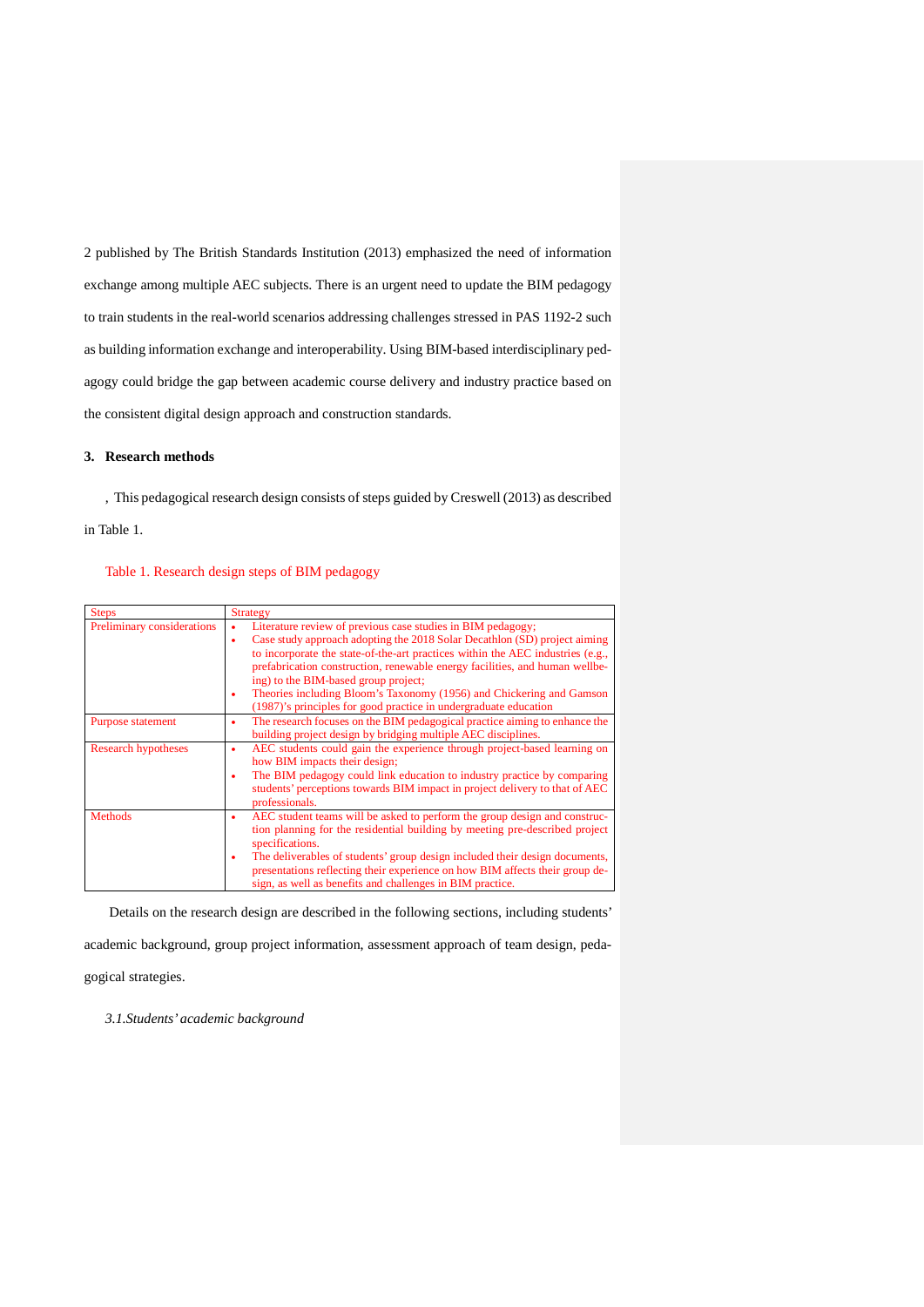In the autumn 2016, 72 final year undergraduate students from the Faculty of Science and Engineering at University of Nottingham Ningbo China enrolled on the BIM and Management course. These AEC students came from three major disciplines, namely, Architecture, Architectural Environmental Engineering (AEE), and Civil Engineering (CE). They were divided into 12 groups, each group consisting of students from the three different disciplines. Another group consisting of graduate students in the Geospatial Engineering with BIM master program also formed an extra design team to deliver the project design. It was known that the majority of students had little previous BIM academic or professional experience. Before they formed groups to perform the BIM-based group design, all AEC students within this BIM course were provided with four-week intensive teaching focusing on BIM software skills using Autodesk Revit and Navisworks. During these four weeks, each student was provided with three-hour BIM laboratory training every week. Regardless of students' own discipline, they were exposed to the design or construction planning work that was not from their own field. For example, architecture students were learning the reinforced concrete structural visualization in Revit Structure Template, and CE students were also made aware of how building services systems (e.g. air-conditioning and heating) were designed and integrated within the building.

#### *3.2. Group project background*

The Solar Decatholon (SD) project was adopted in the project brief aiming to enhance the AEC students' interdisciplinary collaboration through a real-life holistic design approach. The project brief was prepared and released to student groups, with the main objective of focusing on adopting BIM tools to enhance the multi-disciplinary design by achieving the visualized building model incorporating architectural, structural, and building services elements and by associating the design proposal with construction scheduling, cost, and building sustainability. As part of the SD project requirements, solar photovoltaic (PV) panels had to be installed as a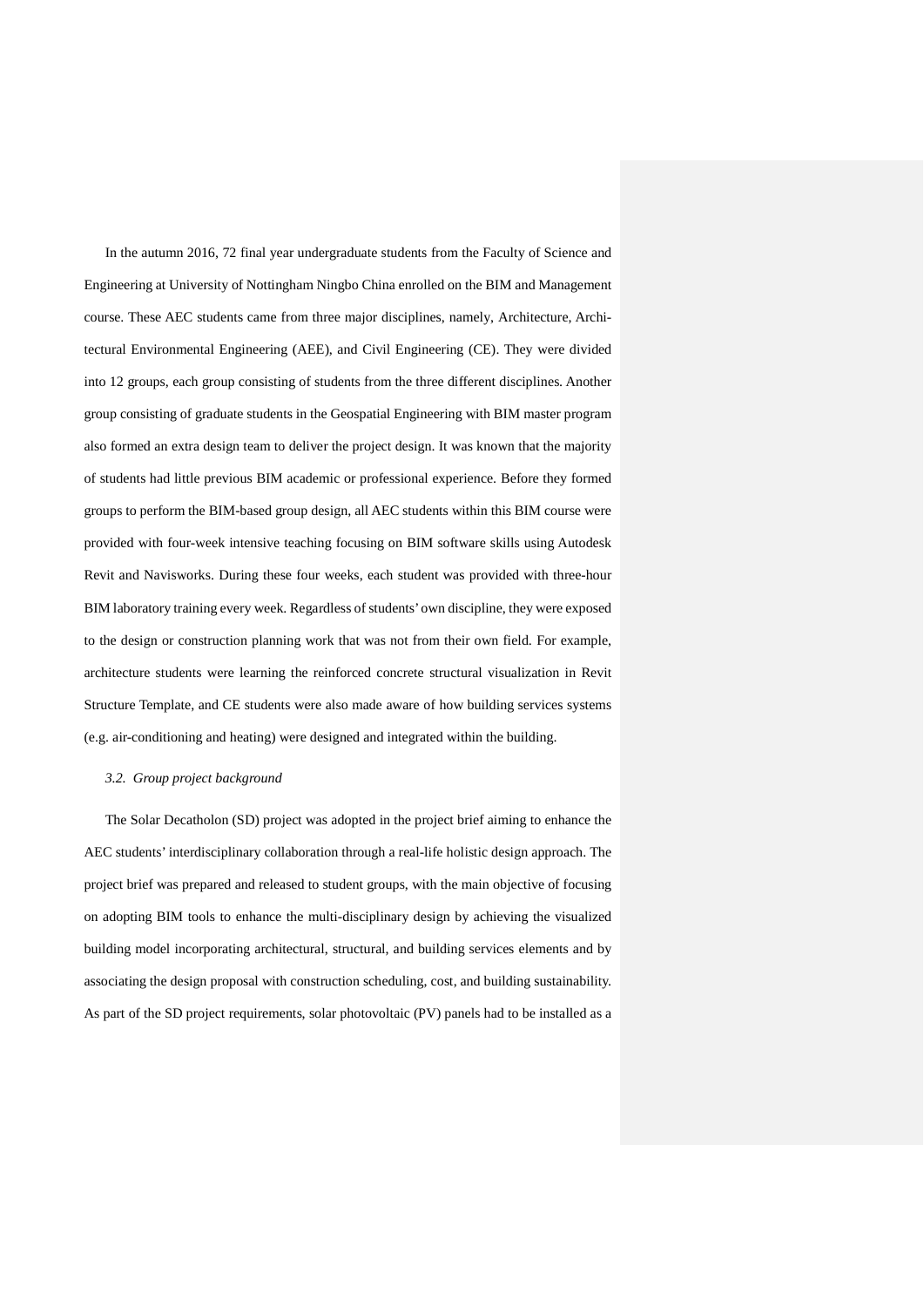source of renewable energy. The information of all building elements (e.g., modular construction members and PV panels) were required to be saved in the BIM-based design. Therefore, students were motivated to acquire the building product information by investigating the local AEC market and contacting relevant suppliers or manufacturers. The detailed project brief can be summarized in Table 2.

Table 2. Summary of Solar Decathlon project requirements

| Project site         | Within the 25 m $\times$ 25 m pre-defined boundary line                                              |
|----------------------|------------------------------------------------------------------------------------------------------|
|                      | All site components on the project site must stay within the 8.4-meter-high solar enve-<br>$\bullet$ |
|                      | lope, with the first story set least 0.3 meter above grade.                                          |
|                      | The house components within the defined boundary line should not restrict a neigh-                   |
|                      | bour's right to the sun.                                                                             |
| Architecture         | One story                                                                                            |
|                      | Architectural merits to embrace the residential architecture feature for senior citizens<br>٠        |
|                      | Building floor area between 120 $m2$ and 200 $m2$                                                    |
| <b>Structure</b>     | The concrete foundation will be adopted in this project. The foundation type, size, and              |
|                      | location to be designed by each team                                                                 |
|                      | Structurally sound with visualized design approach and analysis                                      |
|                      | Resistant to natural disaster (e.g. typhoon) based on the local climate condition<br>٠               |
| <b>Building ser-</b> | Renewable energy facilities to be considered (e.g., solar panel, and/or wind turbines)               |
| vices                | The overall balance to be met between building energy consumption and the renewable                  |
|                      | energy supplied                                                                                      |
| <b>Construction</b>  | Prefabricated members for on-site assembly                                                           |
|                      | Construction site assess to be evaluated given the site layout<br>٠                                  |
|                      | Site assembly to be completed within 12 working days from the start of site construction             |
| <b>Others</b>        | Costing                                                                                              |
|                      | Procurement of appropriate building materials and prefabrication members considering                 |
|                      | the transportation cost and local availability in China                                              |

As summarized in Table 2, this SD project had specific requirements for adopting renewable energy technologies and off-site construction. Students were guided on utilizing BIM as a digital platform to perform the team design, and linking BIM into building energy simulation.

### *3.3. Assessment of BIM-based team project design*

The workflow of the team design is presented in Fig.1, which illustrates the four key major stages of the project.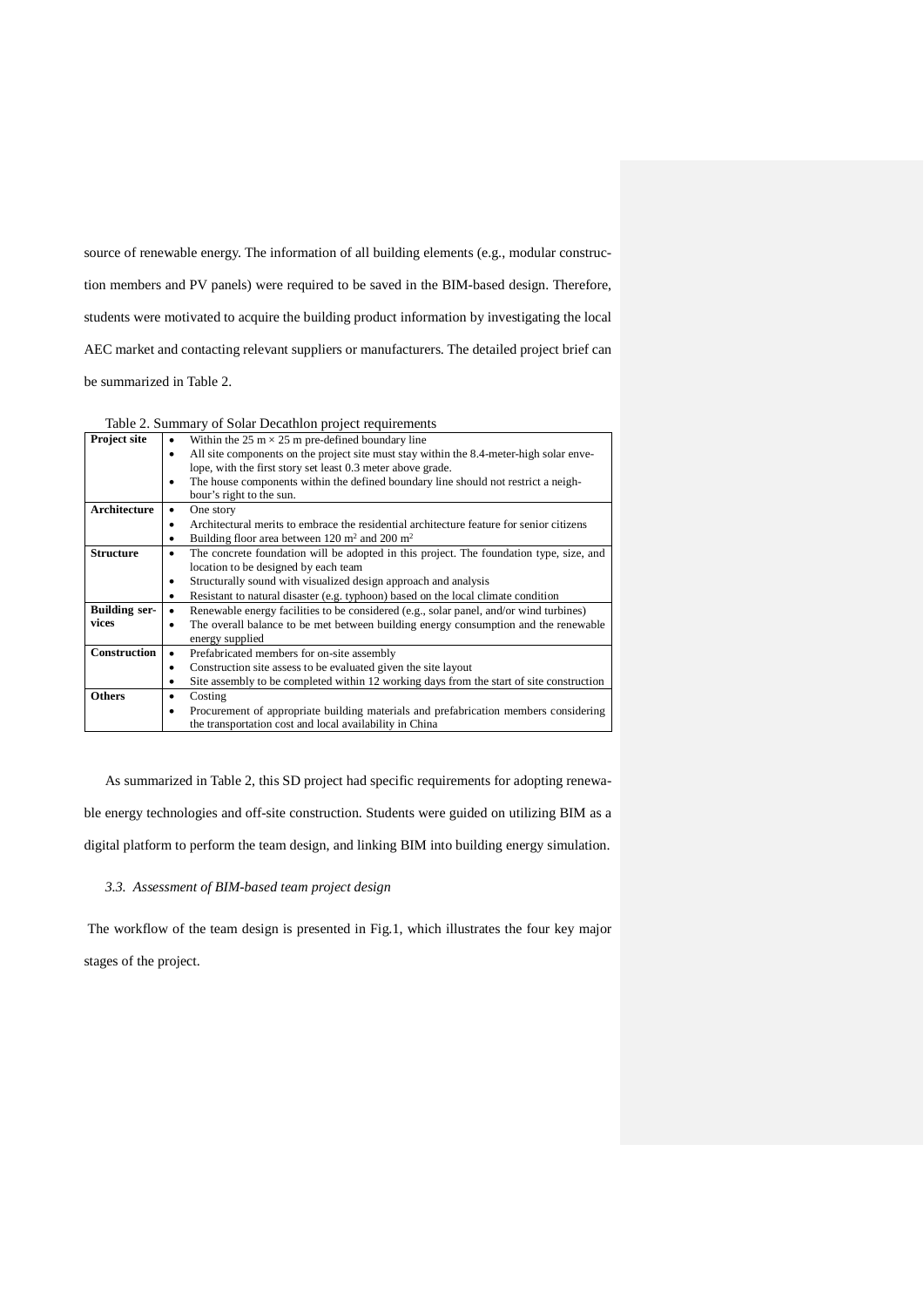

Fig.1. Key stages with deliverables in the BIM-based student team project

In the conceptual design stage, each team was guided to explore possible architectural schemes/ideas/concepts with effort not only from architecture members, but also AEE students in considering building energy efficiency and CE students in off-site construction techniques. The micro-climate analysis of the project site was also required. Available local suppliers or manufacturers of building materials and prefabricated elements (e.g., precast wall panel or timber framing) were to be searched by student teams. Informal team discussions were encouraged led by each group's project manager at this initial stage. Following the conceptual design stage was the schematic design, where student teams were guided to generate their detailed responses to project requirements in BIM. According to AIA California Council (2007), BIM could be adopted to evaluate different design options and to test "what-if" scenarios in the integrated project delivery (IPD) system. Students were guided and motivated to explore the optimal project design plan at this stage by considering multiple criteria, including building energy simulation and project costs. BIM was also required to generate the model combining architectural, structural, and building services systems. At the later stage of integration and overview, the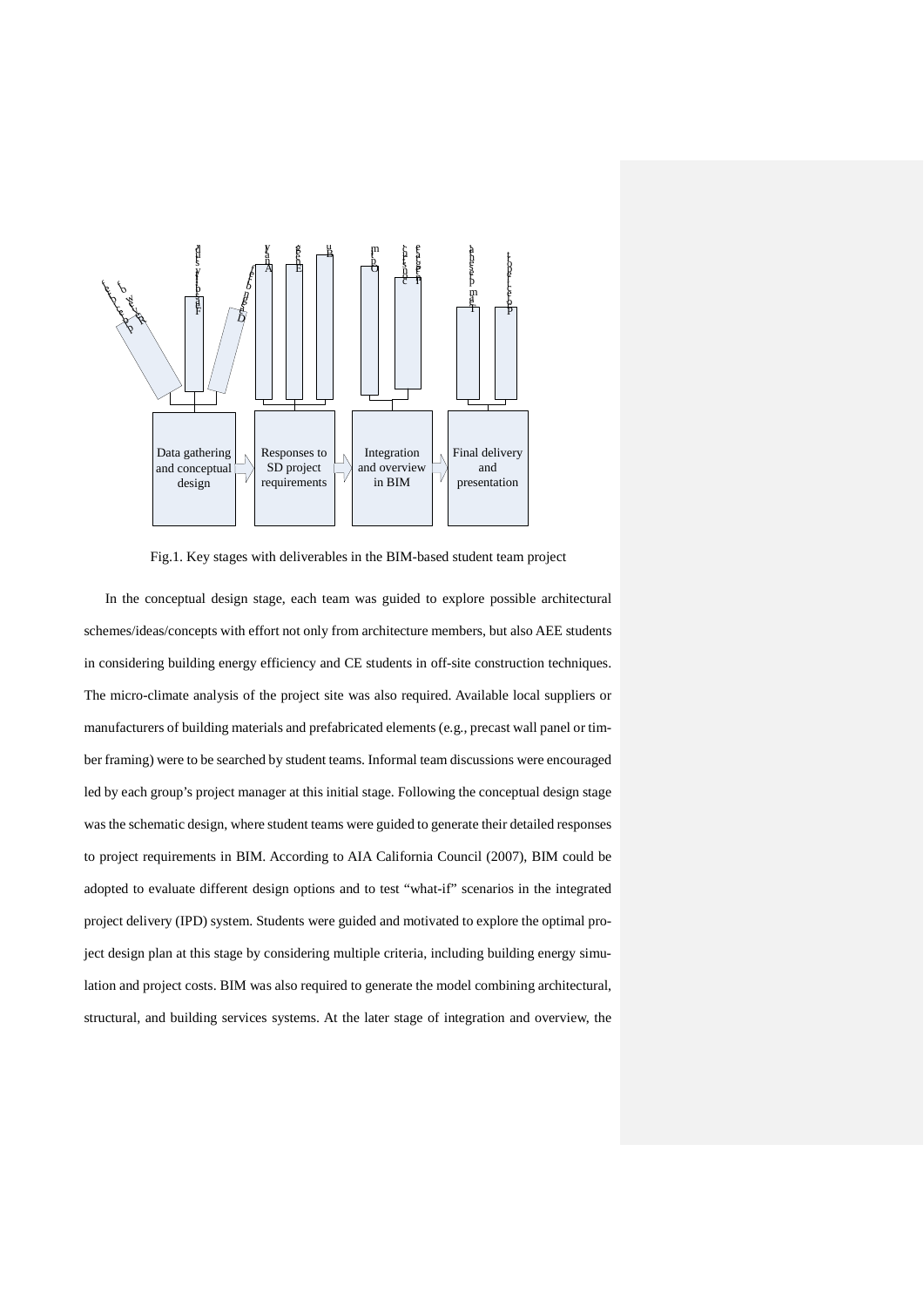optimized design was to be identified considering multiple criteria, including architectural merits, local availability of building components/materials, energy simulation results, and construction cost estimate. At this stage, clash detection should be completed and the detailed design work should be free from any spatial conflicts among building elements. Finally, the group design was presented both verbally by presentation and in a written report, both of which contributed to a summative assessment of the project and contributed to final marks.

### *3.4. Pedagogical strategies*

Several teaching strategies were applied to deliver this project-based BIM course. Fig.2 lists the five main teaching strategies to nurture AEC students' active learning and critical thinking.



Fig.2. Teaching strategies in the BIM-based student team project

Some of the teaching strategies and theories adopted from other educators (e.g., Bloom, 1956; Chickering and Gamson, 1987) are described below.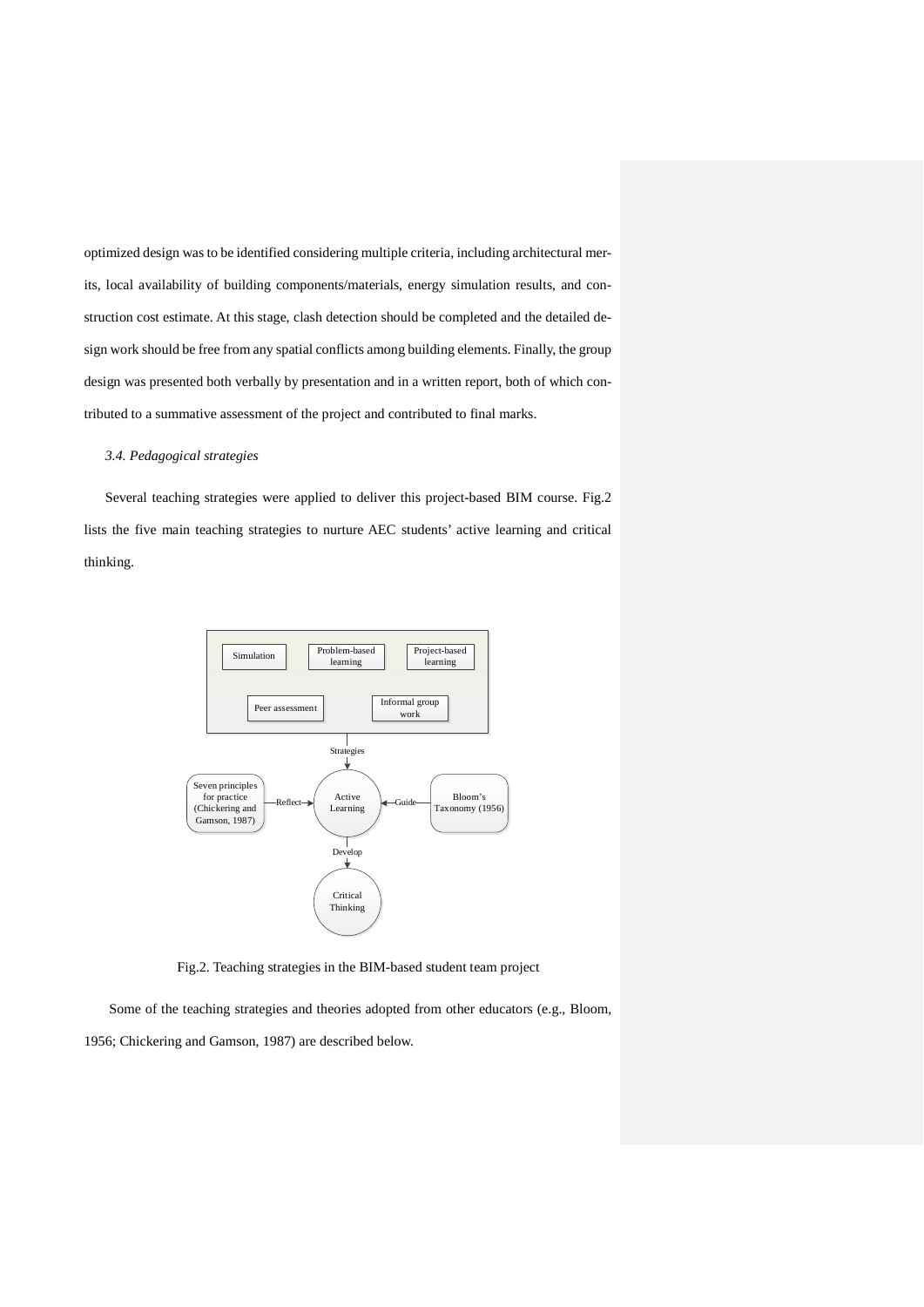- BIM enables simulation related activities within the building design and construction stages. In this team project, energy simulation was required to determine the optimized energy efficiency design. The 4D scheduling was also encouraged to display the assembly of prefabricated construction members on site.
- Peer assessment and informal group work were incorporated in the project design process. Peer-assessment could stimulate students to become independent learners (Falchikov, 2005). Informal group work would enhance student collaborative work as learning should be collaboration-based (Dolmans et al., 2005).
- The principles for good practice in undergraduate education proposed by Chickering and Gamson (1987) were reflected in the BIM pedagogy, including encouraging active learning, giving prompt feedback to students during different design stages of SD project, encouraging contacts between students and faculty, as well as developing reciprocity and cooperation among students.
- Bloom's Taxonomy Theory defined six hierarchy levels of cognitive domain (i.e., knowledge, comprehension, application, analysis, synthesis, and evaluation). Students enrolled on this BIM course had all been equipped with subject-specific skills and knowledge through their own field of core curriculums. For example, CE students had learned and practiced building structural design, take-off estimate, and construction scheduling; architecture students have been trained, through studio work, in architectural design; and AEE students had been trained through their first three years' undergraduate study in building services design and environmental sustainability. This project-based collaborative work was designed to apply their own fields of knowledge to contribute to the team design adopting BIM as the communication platform through information sharing.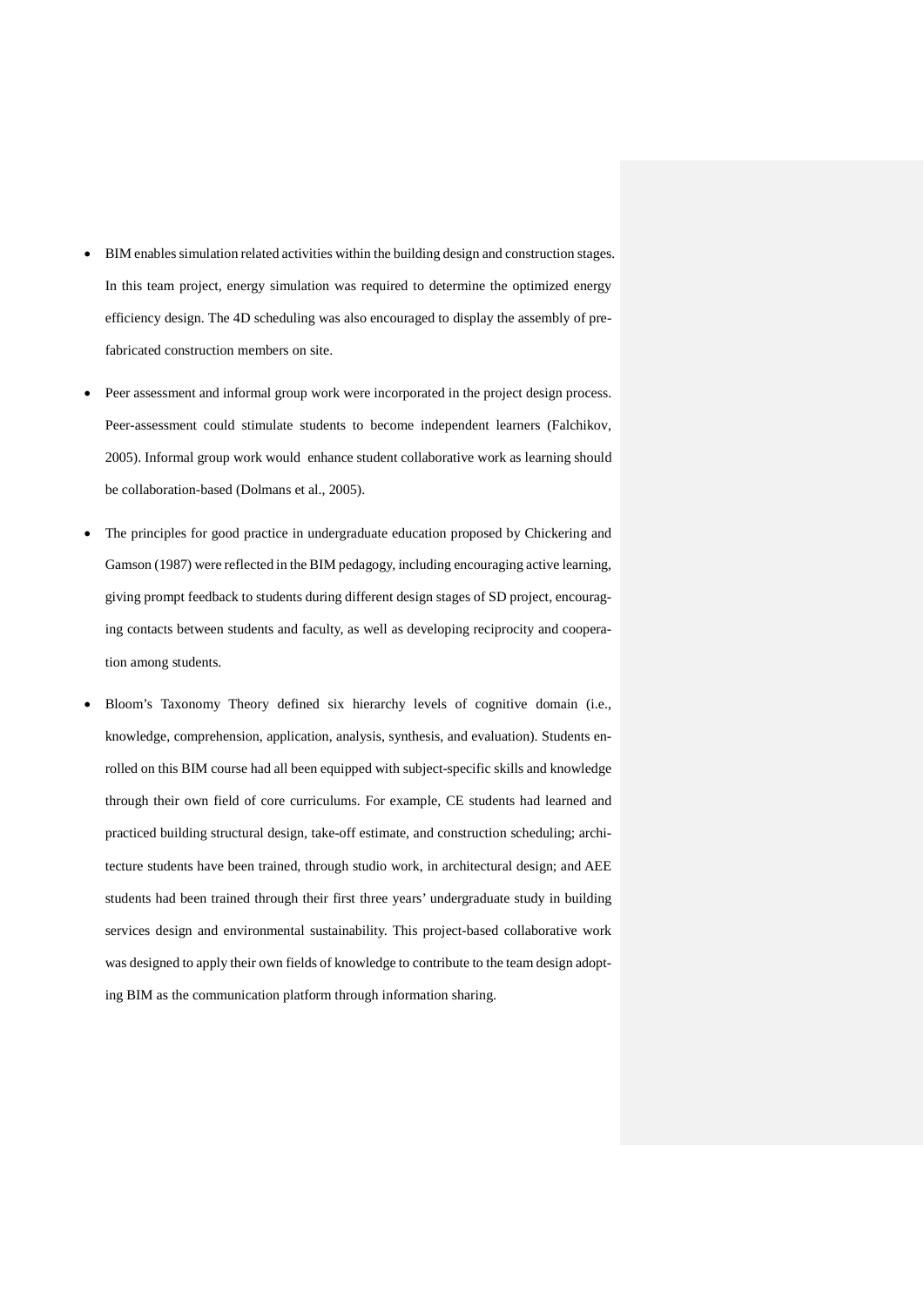Finally, students' critical thinking was reviewed in the group project report. The critical thinking could cover topics such as their understanding of how BIM impacted the project delivery process compared to the traditional design approach, and existing problems in applying BIM. The researchers also viewed students' digital models, clash detection results, and group presentation contents to check the consistency between their reflections and their project design deliverables. For example, when a group claimed that BIM improved design quality with clash detections. Their clash detection reports would be checked by the researchers to verify the detailed spatial clashes identified and how were they resolved. Similarly, when a group described the lack of family (e.g., solar PV panel) in BIM library as one challenge in using BIM, the researchers would check the building model to pinpoint how the lack of family was addressed. Only these consistent reflections from student group work would be considered reliable and adopted for analysis of students' perceptions towards BIM at later stages.

### **4. Results**

By the end of the autumn semester in 2016, 12 undergraduate student teams and one graduate team presented their team design proposals. Fig.3 showcases an example of one student group's workflow.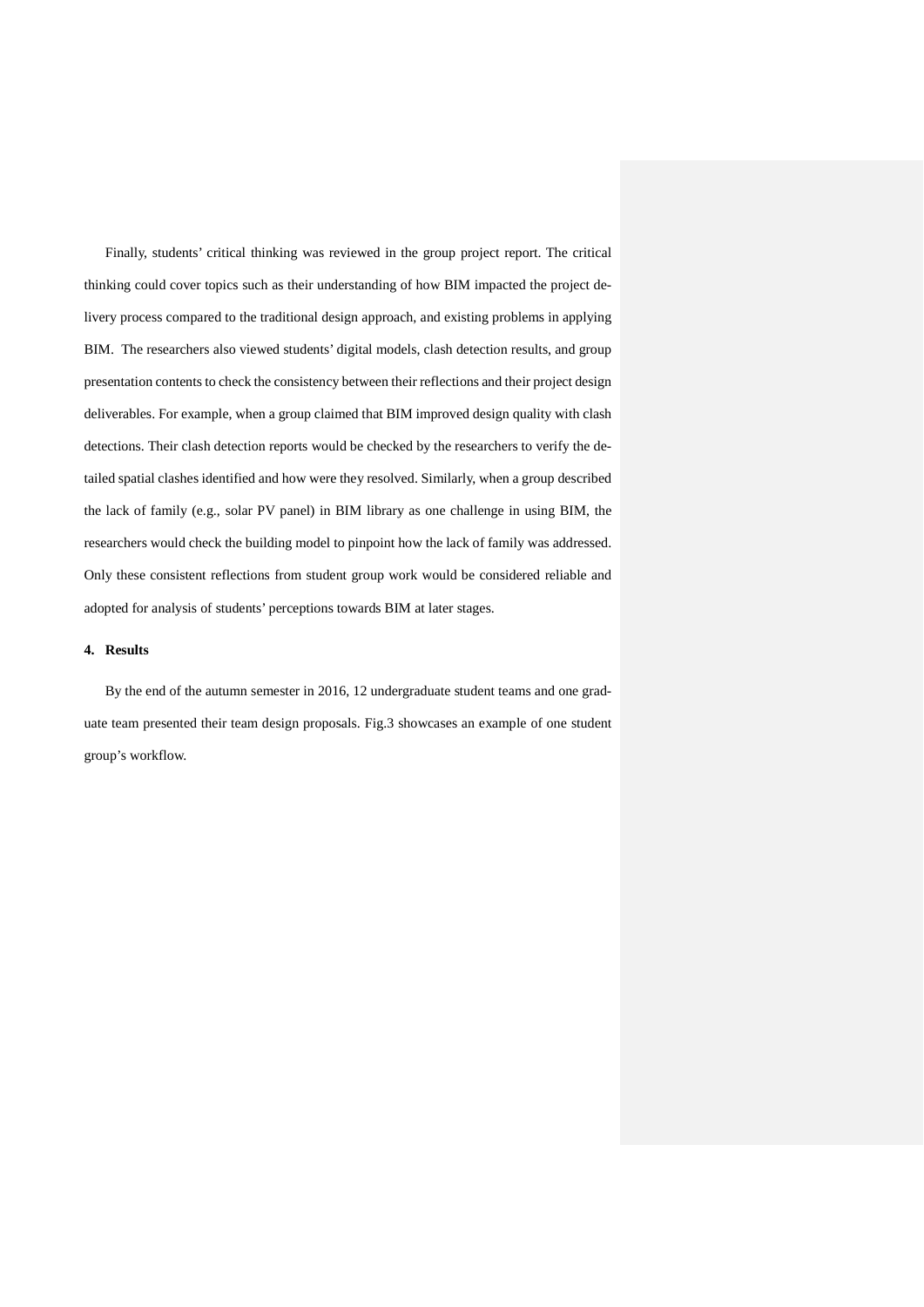

Fig.3. An example of workflow in the BIM-based team design

According to the given group work procedure described in Fig.3, the team design started from a comprehensive understanding of the project requirements summarized in Table 1, to finally provide the design deliverables including architectural rendering, cost estimate, construction scheduling, and integrated digital models. The key of the BIM group design based pedagogy was AEC students' interdisciplinary collaboration adopting BIM as the digital platform.

#### *4.1.BIM-driven interdisciplinary collaboration*

Following the given topographic information of the project site and analysis of end-user needs, the design team applied multiple criteria into the early design stage. For example, AEE students would be involved in the conceptual design stage working with architecture students to provide strategies for potential energy savings. These strategies provided by student teams included building orientation and building envelope, which were also mentioned by Kriegel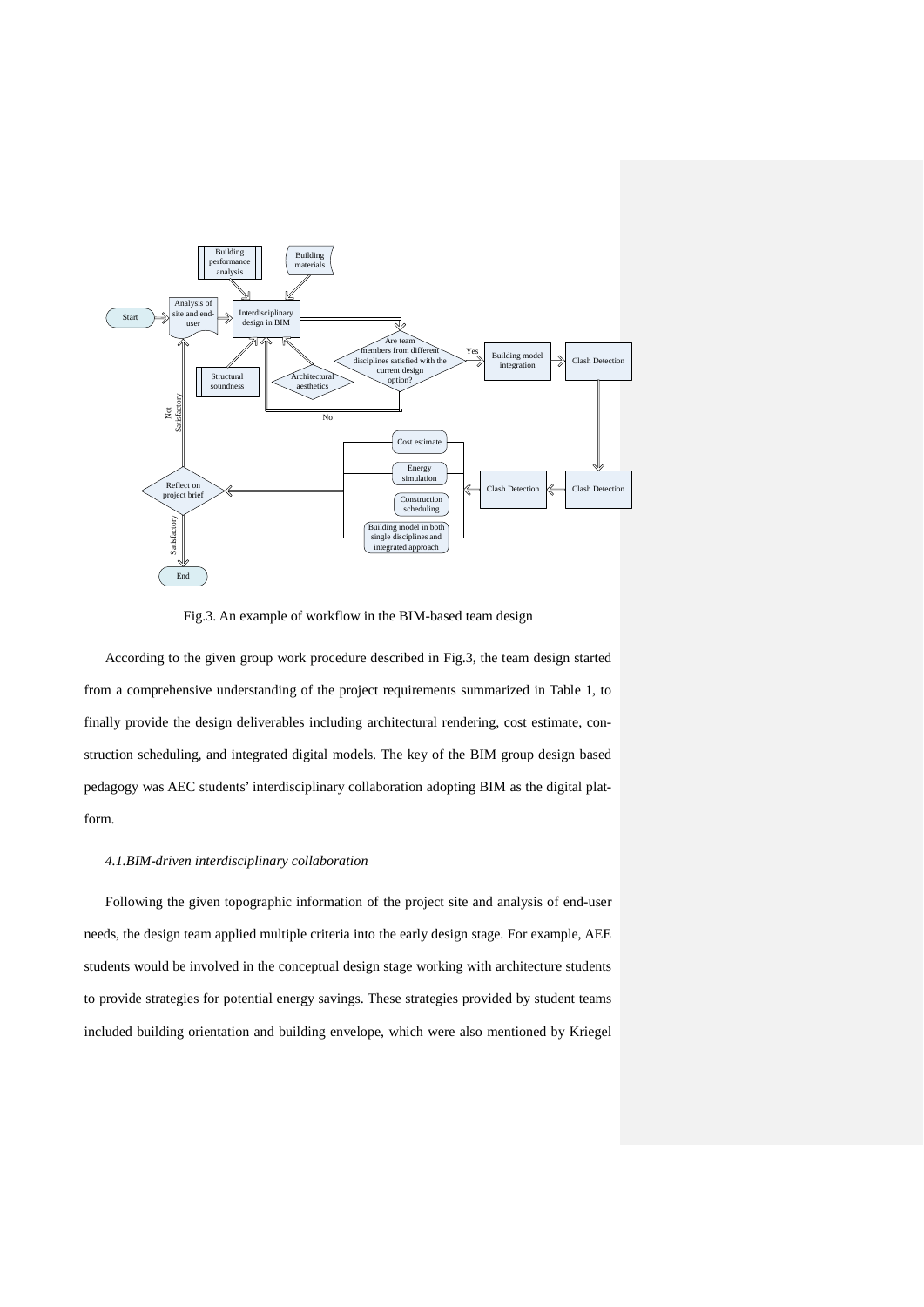and Nies (2008) to emphasise how BIM could aid in sustainable design. It was also mentioned that the early design and preconstruction stages are the most critical phases for decision making in sustainability (Azhar, 2010). Fig.4 shows an example of how one team integrated the passive design and renewable energy facilities in the early design stage.







c) 2D plan linked to 3D visualization d) Integration of solar panels



Fig. 4. Interdisciplinary collaboration in the early design stage

Note: All the figures or images generated in Fig.4 come from students' original work in this BIM course without modification, with the purpose of demonstrating students' interdisciplinary practice within BIM. The same rule applies to following figures in Section 4 from Fig. 5 to Fig. 16, except Fig.10 which is the researcher's work.

As showcased in Fig.4, an early stage input of AEE subjects was enabled in this integrated

design approach, for instance, determining the building orientation, or the roof shape for energy

efficiency purposes. Certain BIM tools (i.e., Autodesk Revit) and building simulation tools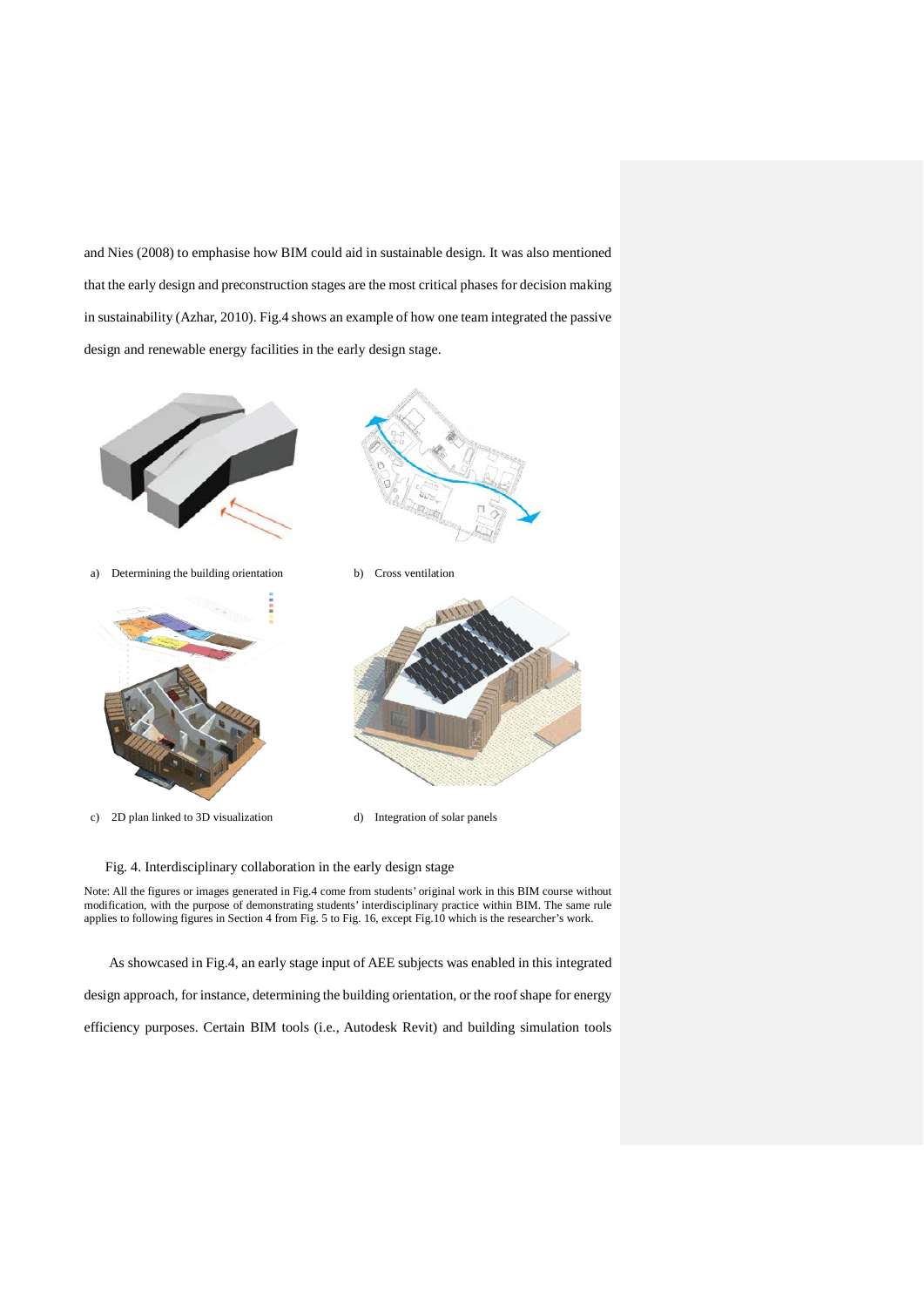(e.g., Ecotect) could be linked to explore more sustainable architectural solutions. As the teamwork moved to schematic and detailed design stages, design responses to the multiple criteria (e.g., cost estimate and energy performance) would become more accurate. Fig.5 illustrates one example of how one of these student teams coordinated multiple BIM or BIM-extended software tools across the whole design process.



Fig.5. One example of team design with multiple BIM-based tools

The group work shown in Fig.5 started the conceptual design involving Autodesk Revit, which was further linked to multiple tools in solar panel integration, structural analysis, quantity take-off, clash detection, and architectural rendering. It is worth noticing that students were not restricted to any specific software tools in the design process, except that Revit and Navisworks were adopted as the tools in the earlier BIM workshop training.

Informal group meetings were scheduled periodically to allow prompt feedback from faculty to students as illustrated in Fig.2. Generally, student teams were motivated in a BIM-driven collaborative environment while contributing to the project design with their own field of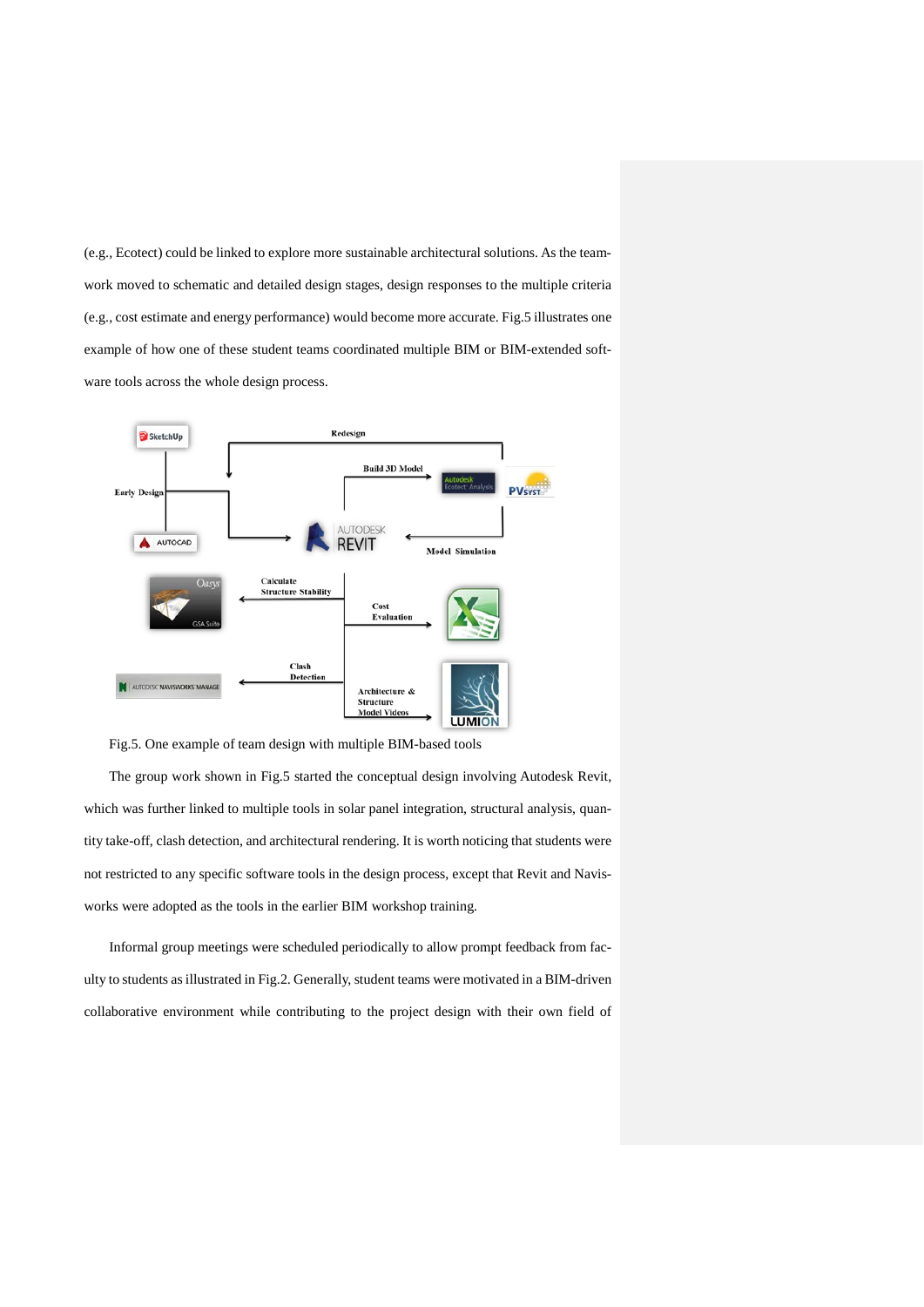knowledge. The team design of the 13 groups are summarized based on their team presentations and corresponding project reports in the following subcategories.

#### *4.2.Architectural design*

As indicated by some previous studies in both pedagogical and professional work (e.g., Thomsen, 2010; Jin et al., 2016), architects' traditional role in project design would be affected by BIM adoption due to the multi-disciplinary involvements. The influence of AEE and CE subjects in architecture could be seen in all 13 groups' work, for example, the input of structural engineering subject to define the grid system in the architectural form within the BIM platform, and the adjustment of roof angle to accommodate solar panels ensuring the structural soundness. One group stated that the initial design underwent several rounds of discussion between architecture and structural engineering students to meet the specific structural requirements while maintaining architectural merits using Revit as the communication tool. Fig.6 show an examples of technical collaborations across different disciplines.



Fig.6. Spacing for air conditioning and piping

Various technical inputs of AEE or CE subjects into architectural models could be found in the team group design, for example, the adjustments of roof height and angle to accommodate building service facilities, window sizes and locations to enable cross ventilation, and integration of renewable energy technologies, etc. Teams widely reflected on how BIM functioned as the communication tool enhancing interdisciplinary collaboration. A few architecture **Commented [RJ1]:** Does this part need to be re-written?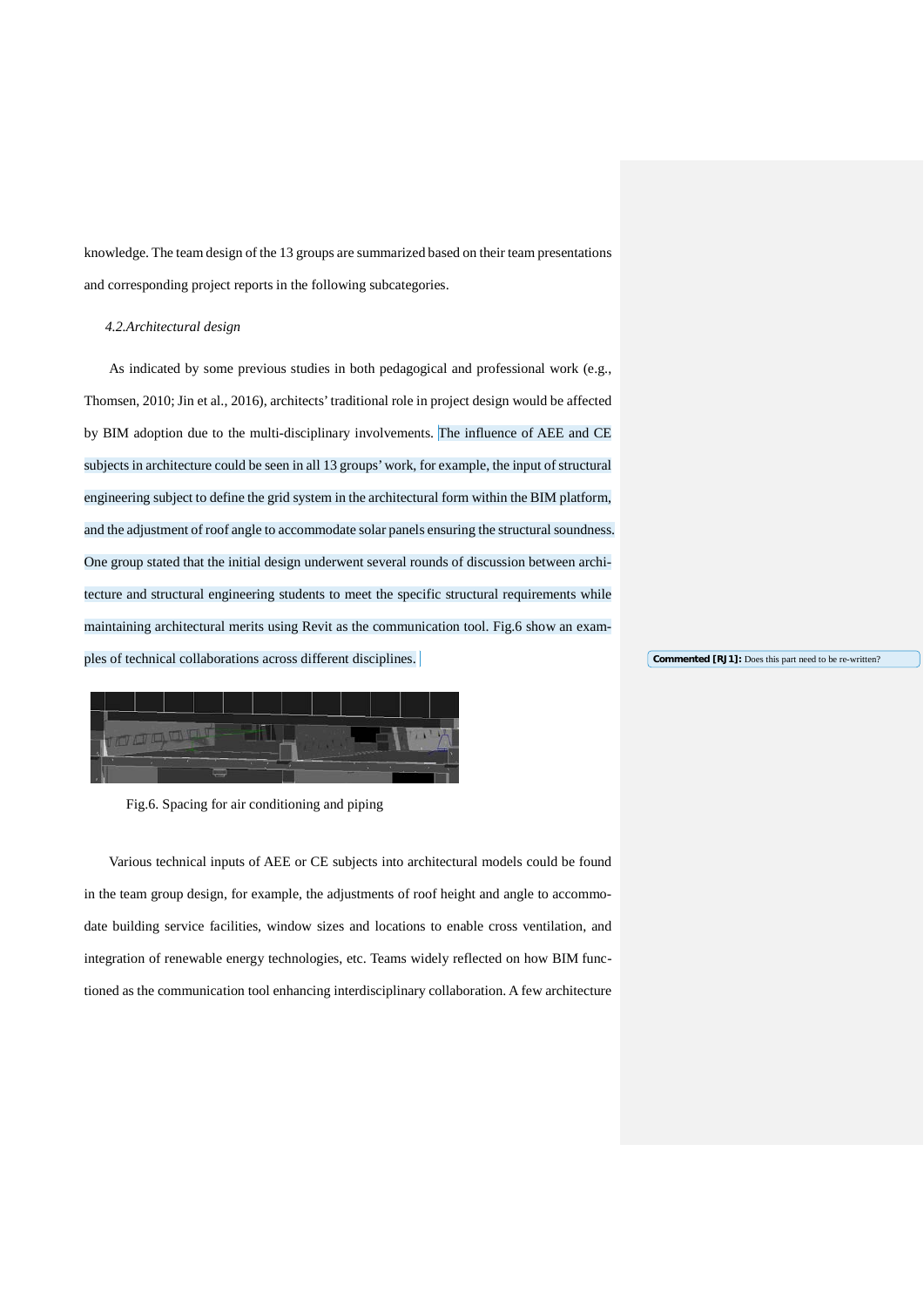students from multiple teams perceived BIM as a coordination method rather than a design solution in their project reports.

## *4.3.Structural engineering*

Besides coordinating with architecture team members in the early design stages, structural engineering students were mainly responsible for performing the structural calculation and analysis adopting certain software packages (e.g., Oasys GSA). Revit was utilized to achieve the visualization of the structural form and to be integrated to the architectural and building services model for further clash detection analysis. The interdisciplinary collaboration could also be found in the structural analysis. One of these collaboration examples can be found in Fig.7.



Fig.7. Interdisciplinary collaboration in the structural design

Fig.7 shows an example of architectural input in the structural design. The architecture student on that team suggested to relocate the originally designed steel columns and bracings to outdoor spaces in order to enhance the living experience by allowing residents to view the aesthetics of steel members. The architectural design suggestion was adopted by CE students in this case within the BIM platform.

#### *4.4.Building services engineering*

AEE students in each team were responsible for integrating the building services facilities and sustainable technologies into the SD house design including the solar panels. Groups' building services design work typically covered the micro-climate analysis of the project site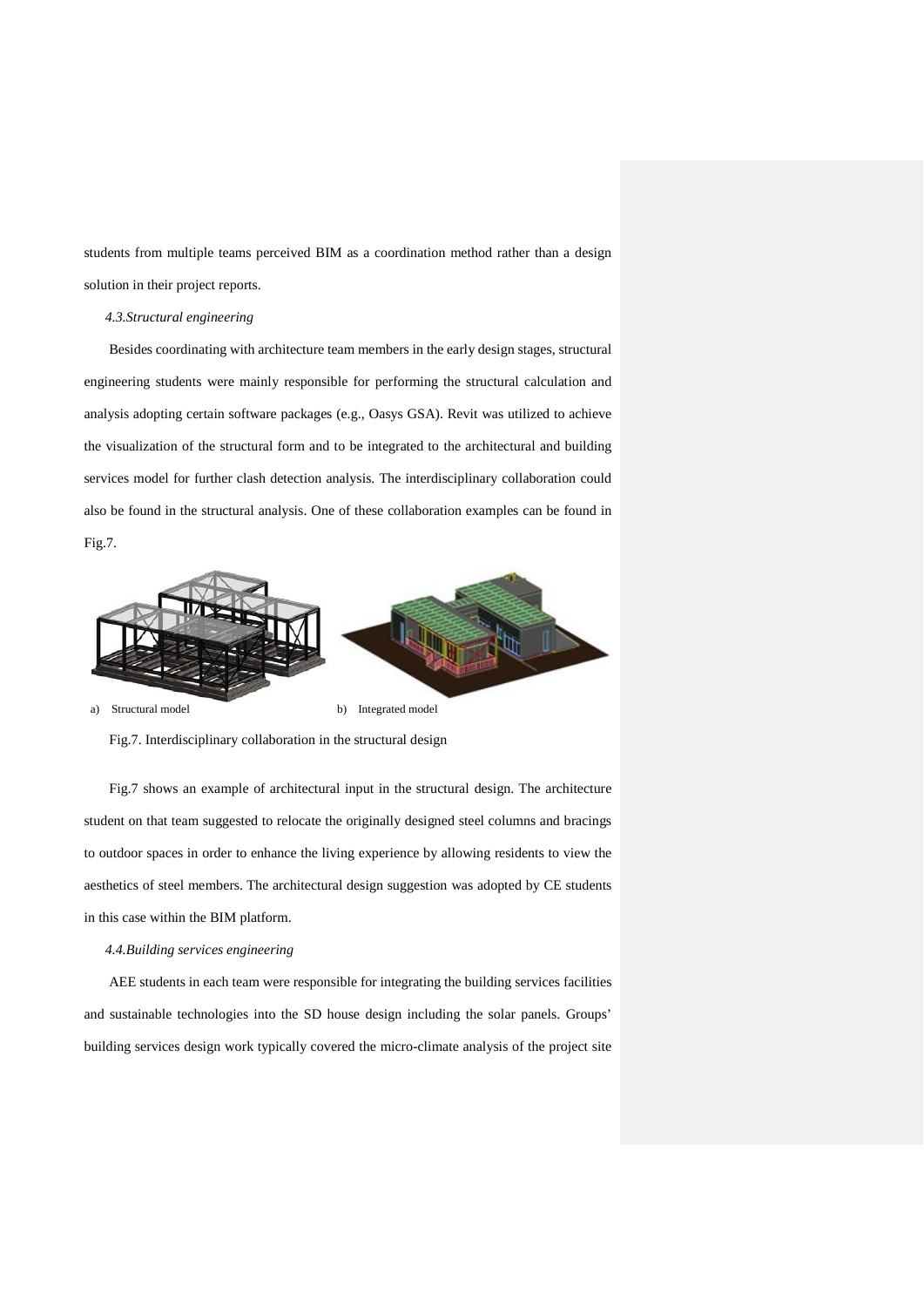in Northern China, daylighting analysis, MEP system design applying clash detection, and energy simulation. Fig.8 displayed typical examples of spatial clashes identified in the plumbing design.



Fig.8. Spatial conflict detected in MEP design

Teams were encouraged to contact local suppliers of all building service equipment to integrate the product parameters into their digital models and designs. Fig.9 shows an example of one team's work of integrating solar panels into the building design.



Fig.9. An example of integrating the solar panel into the building model

Building energy consumption was estimated by conducting energy simulations. Before the simulation, typically within teams, AEE students would discuss with CE members on adjusting the building fabrics information (e.g., external wall thickness and U-Values) to meet certain design standards such as CIBSE (i.e., Charted Institute of Building Services Engineers, 2016) Guide A. Some AEE students stated that this process was time-consuming as they had different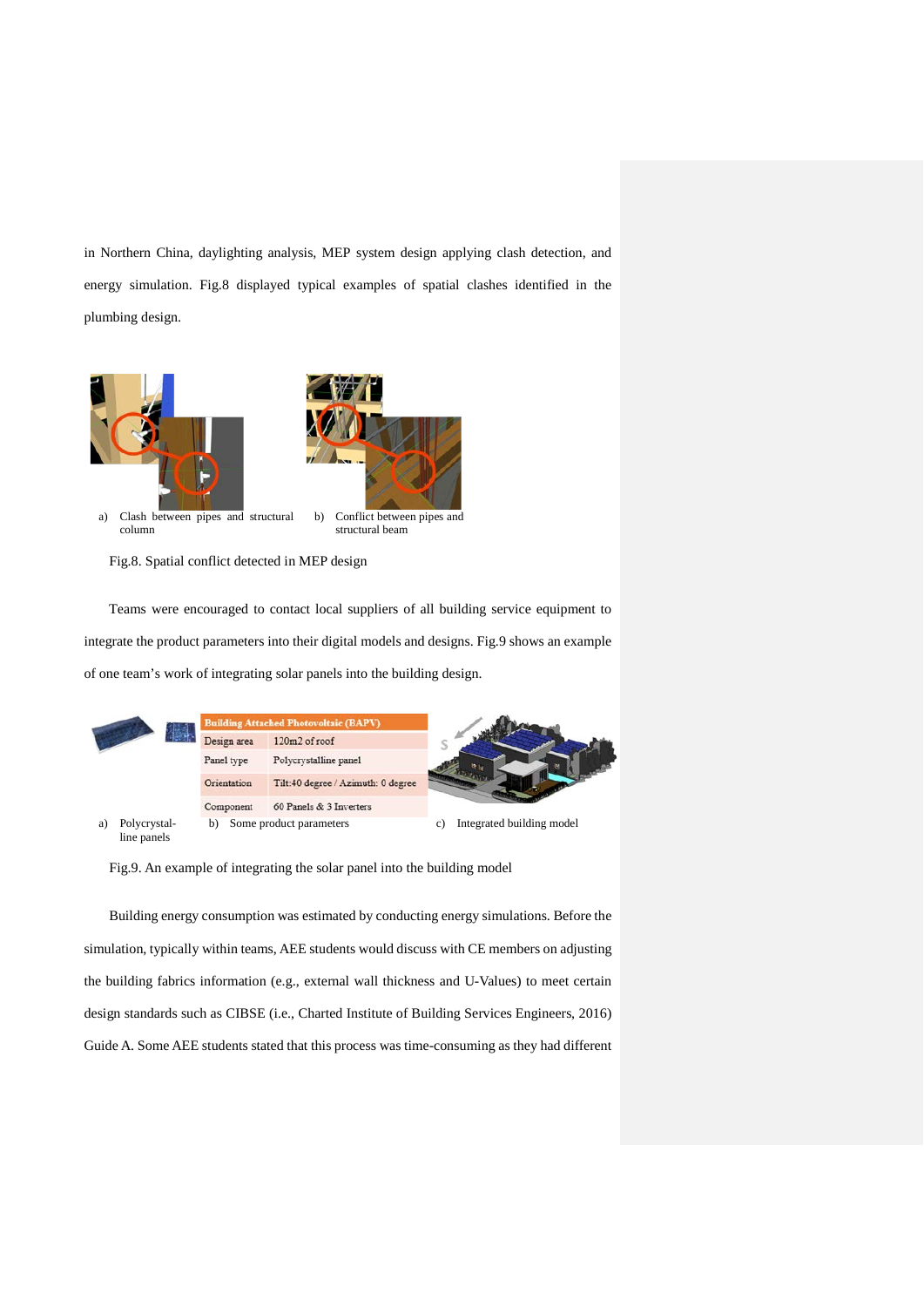goals in the design. For example, AEE students targeted on building energy efficiency but CE members focused more on structural integrity, material costs and construction effectiveness.

Although students were not restricted in choosing building energy simulation methods or software applications, they were aware of linking BIM-based tools (i.e., Revit) to energy simulation. Some building information, such as geometrical data and building fabrics, could be transported from BIM into energy simulation tools (e.g., IES-VE) to save time in rebuilding models for energy performance analysis. Data could be output from Revit to other energy simulation tools in certain format, such as gbXML. In this schematic design stage, some teams adjusted the building design details by comparing different design options in order to achieve the energy consumption optimization. BIM would allow them to compare the energy performance of different design options, for example, constructing curtain wall at façades, adjusting cooling and heating schedules, and night-time ventilation according to the local climate, etc.

Generally, teams designed the solar panel parameters (e.g., roof areas, tilting angles and number of solar modules) based on the building demand from simulation. The details of each team's renewable energy generation and the annual energy demand are presented in Fig.10.



Fig.10: Different teams' simulation results of building energy demand and renewable energy generation

Note: only 12 teams' simulation results are available and presented in Fig.10, the other team consisting of graduate students did not provide the results.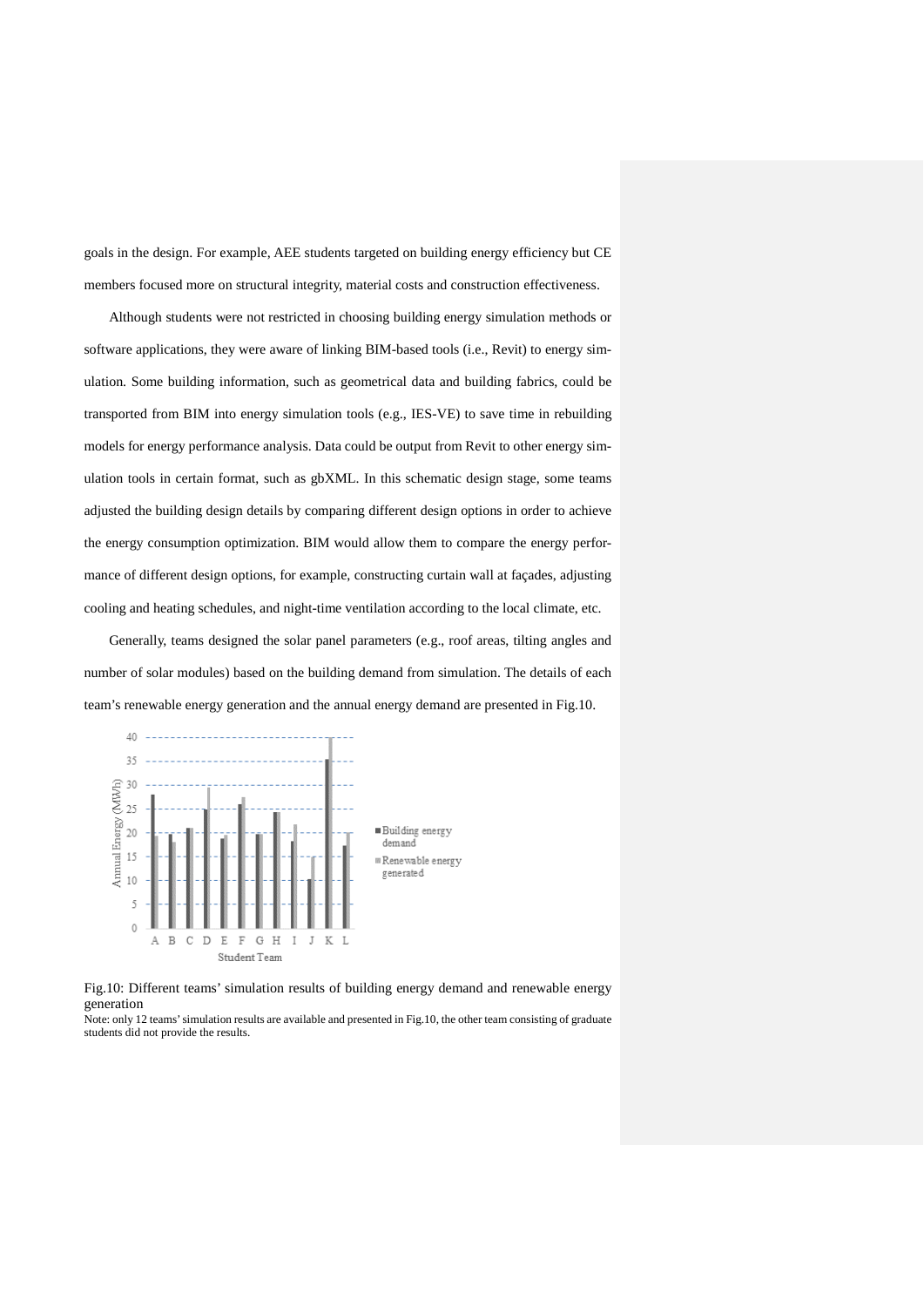Fig.10 shows that the majority of teams designed the solar panels to meet or even exceed the building energy demand. The ratio of annual renewable energy supply to building energy consumption ranged from 69% to 144%, with the average value at 107%. The building energy demand simulated by different teams also varied significantly, ranging from 10.34 to 35.47 MWh/year, with an average simulation value at 22.0 MWh/year and the standard deviation at 6.3 MWh/year. Different design options or parameters could generate significantly varied energy consumption results. Four out of 12 teams also provided the payback period analysis of SD house, with the payback of their designed solar panels ranging from 6 to 20 years. Their views on the investment effectiveness of solar panels also varied according to the return on investment analysis. It could be inferred that the evaluation on the cost effectiveness of solar panels is design-related and highly dependent on the product chosen.

#### *4.5.Prefabrication construction*

As prefabrication was the construction method required to deliver this SD project, each team was guided to choose their own building structural materials based on their investigation within China's construction industry. Teams also had to consider the local availability and transportation cost of prefabricated members. Among these 13 teams, six of them chose a steel frame, three teams designed a timber frame structure, and two teams chose precast concrete construction. The remaining two teams chose a mixed structural system, namely steel framing with timber roofing and flooring, and a recycled steel container with steel framing. Fig.12 displays the visualization of the mixed structures.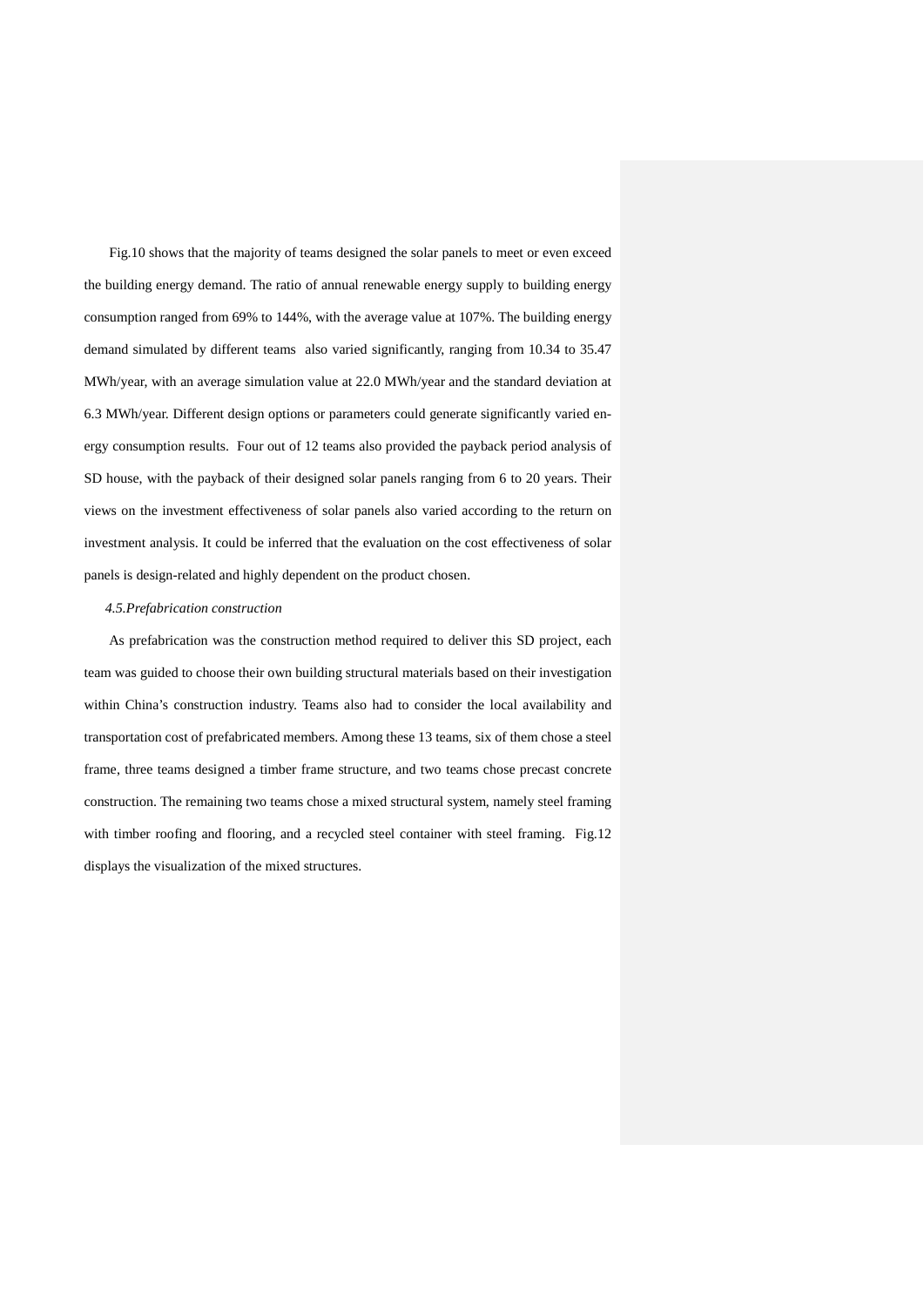

a) Steel framing with timber roofing b) Steel container with steel frame Fig.12. Two mixed structural systems in SD team design

Although two out of the 13 teams chose a mixed structural system, both of them implemented steel as the main structure. It could be found that the steel-based materials and structure were the dominating option to satisfy the prefabrication construction needs of this SD project. Teams all provided a rationale for their selections. For example, those teams who selected the steel frame stated that steel is high in strength, fitting the fast construction needs, and is recyclable, etc. The team that proposed to use a steel container in Fig.12 explained that the locally available supplier could prepare the building services facilities (e.g., electrical wiring) in the containers when they are being manufactured in factory, and the floors/walls are integrated in the container therefore achieving time saving during on-site construction.

Teams were strongly encouraged to incorporate scheduling into the site-assembly for prefabricated construction members on-site. Typically teams used Work Breakdown Structure (WBS) in a Gantt Chart and 4D BIM to simulate construction activities on site. Fig.13 and Fig.14 show an example of traditional scheduling approach and 4D BIM assisted simulation respectively.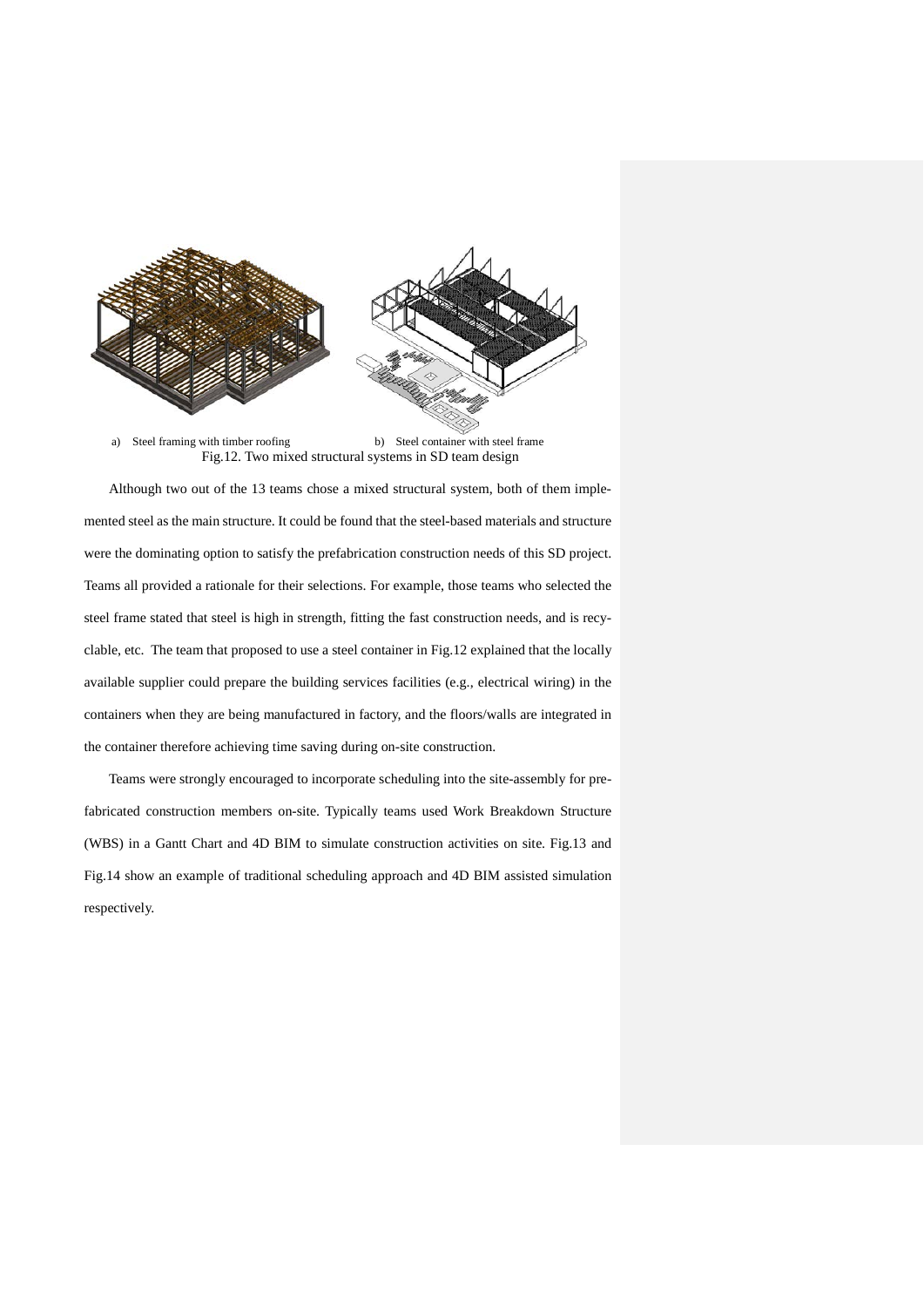

Fig.13. A demonstration of 12-day on-site construction scheduling



Fig.14. A description of the procedure to simulate 4D scheduling from Microsoft Project to Autodesk Navisworks

### *4.6.Cost estimate*

As part of the assessment criteria, each team was required to provide the take-off estimate spreadsheet from the digital model created in BIM. Fig.15 shows one example of the cost break-down within the mechanical, electrical, and plumbing (MEP) system.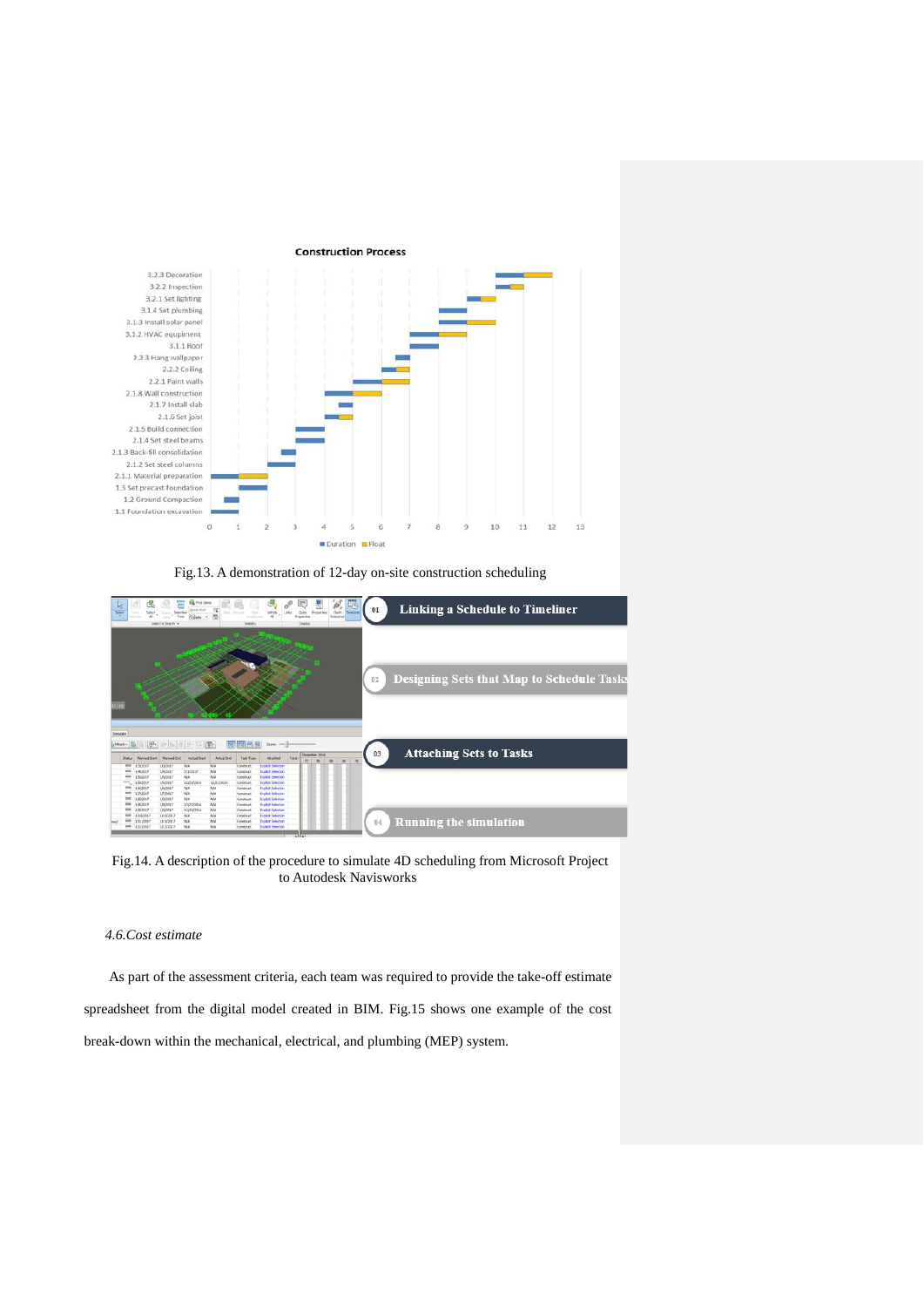| <b>Multi-Category MEP Equipment Schedule</b>         |                             |                |                         |                                                   |
|------------------------------------------------------|-----------------------------|----------------|-------------------------|---------------------------------------------------|
| Family and Type                                      | Category                    | Count          | <b>Unit Cost</b><br>(¥) | <b>Total Cost</b><br>$(\textcircled{\texttt{f}})$ |
| <b>Solar Panel</b>                                   |                             |                |                         | 17,820.00                                         |
| M Solar Panel: 750 x 1500 mm                         | Mechanica<br>Equipment      | 66             | 270                     | 17,820.00                                         |
| <b>Plumbing Equipments</b>                           |                             |                |                         | 6,898.84                                          |
| Hand Washing Sink                                    | Plumbing<br><b>Fixtures</b> | $\overline{c}$ | 560                     | 1,120.00                                          |
| Febricated Water Supply Tank -<br>Standard           | Mechanica<br>1<br>Equipment | 1              | 650                     | 650.00                                            |
| Shower - 965 x 965 mm                                | Plumbing<br>Fixtures        | $\overline{c}$ | 658                     | 1,316.00                                          |
| M Water Closet - Flush Tank -<br>Private $= 2.1$ Lpf | Plumbing<br><b>Fixtures</b> | $\overline{c}$ | 499                     | 998.00                                            |
| M Bend - PVC - Sch 40 - DWV                          | Pipe<br>Fittings            | 59             | 0.26                    | 15.34                                             |

Fig.15. A captured example of take-off spreadsheet in Excel according to the quantity generated from Autodesk Revit

Note: only part of cost items were displayed in Fig.15 to show the example of the budget sheet, some other items (e.g., electrical facilities and structural members) are not captured in this figure.

The family and types as well as quantities of each building element listed in Fig.15 came from the take-off information automatically generated in Revit model. The unit price came from either published sources in China or local suppliers. It is also worth noticing that although students were only taught with the basic Material Take-off function in Revit, some student teams demonstrated their self-motivation to edit the existing formulas or format in the default set-up of quantity take-off within Revit according to their own project needs. Fig.16 displays the examples of students' work in handling Revit functions in the process of generating a material take-off sheet.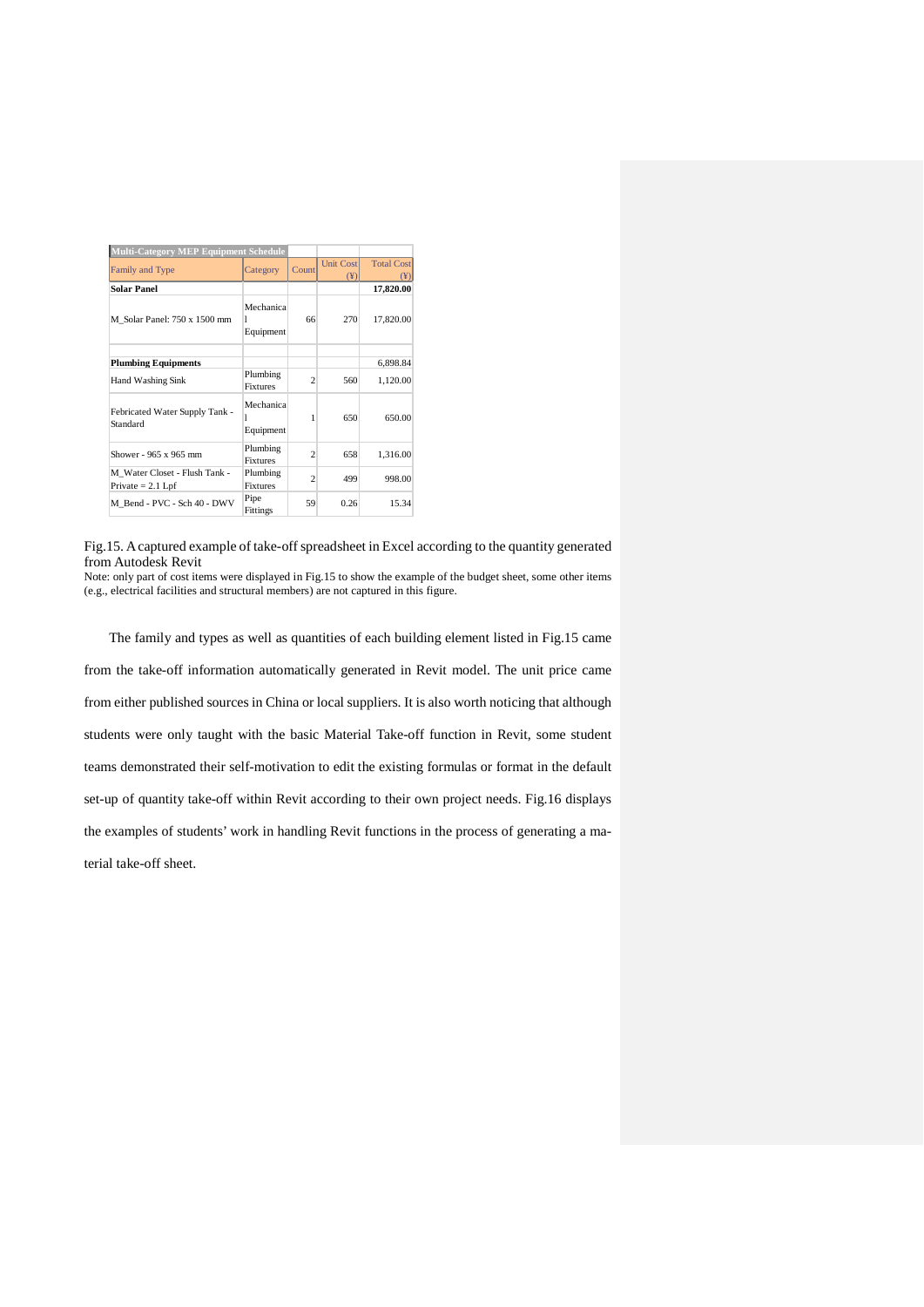| Name:          | <b>Total Cost</b>                                                   | Fields Filter            |                        | Sorting/Grouping Formatting Appearance |                                                        |                     |
|----------------|---------------------------------------------------------------------|--------------------------|------------------------|----------------------------------------|--------------------------------------------------------|---------------------|
|                |                                                                     | Sorthy:                  | Category               |                                        | - G Ascending                                          | C Descending        |
| <b>Formula</b> | C Percentage                                                        | $\nabla$ Header          | $\overline{V}$ Footer: | Title, count, and totals               |                                                        | V Blank Inc.        |
| Discipline:    | $\overline{\phantom{a}}$<br>Common                                  | Then by:                 | (none)                 |                                        | $\bullet$ $\blacksquare$ $\blacksquare$ $\blacksquare$ | C Describit         |
|                |                                                                     | IT Homes                 | F Foctors              |                                        | ×                                                      | $\Gamma$ Block inst |
| Type:          | Number                                                              | Then by                  | (none)                 |                                        | 9 年 Asching                                            | C Descending        |
|                |                                                                     | F Roder                  | F Forters              |                                        |                                                        | E Black for         |
| Formula:       | terial: Area "Material: Cost/1m^2<br>$\left\Vert \cdots\right\Vert$ | This by                  | (incne)                |                                        | v Gundri                                               | C necessing         |
|                |                                                                     | $F$ Hada                 | FT Focket              |                                        | ×                                                      | F Black inc.        |
| OK             | Help<br>Cancel                                                      | F Grand totals:          |                        |                                        | 岡                                                      |                     |
|                |                                                                     | V Itemize overy instance |                        |                                        |                                                        |                     |
|                |                                                                     |                          |                        |                                        | <b>DK</b>                                              | Cancel<br>Help      |

Fig.16. Students' work on editing existing quantity take-off functions in Autodesk Revit With the assistance of BIM, further cost estimate codes (e.g., Spon's Architectures' and Builders' Price Book, 2015) could be applied to obtain the cost information as shown by Jin et al. (2016).

### *4.7.Reflection*

As indicated in Fig.2, this BIM course was developed to motivate students' active learning and to nurture their critical thinking focusing on how BIM affected their team design and management in this SD case study project. Students were guided to share their BIM usage experience through this SD project. Based on the qualitative analysis of the 13 teams' project deliverables, i.e. reflective reports, building digital models and drawings, clash detection results, and group presentation contents, both positive and negative perceptions that teams held towards how the adoption of BIM impacted their teamwork were categorized and counted as shown in Table 3.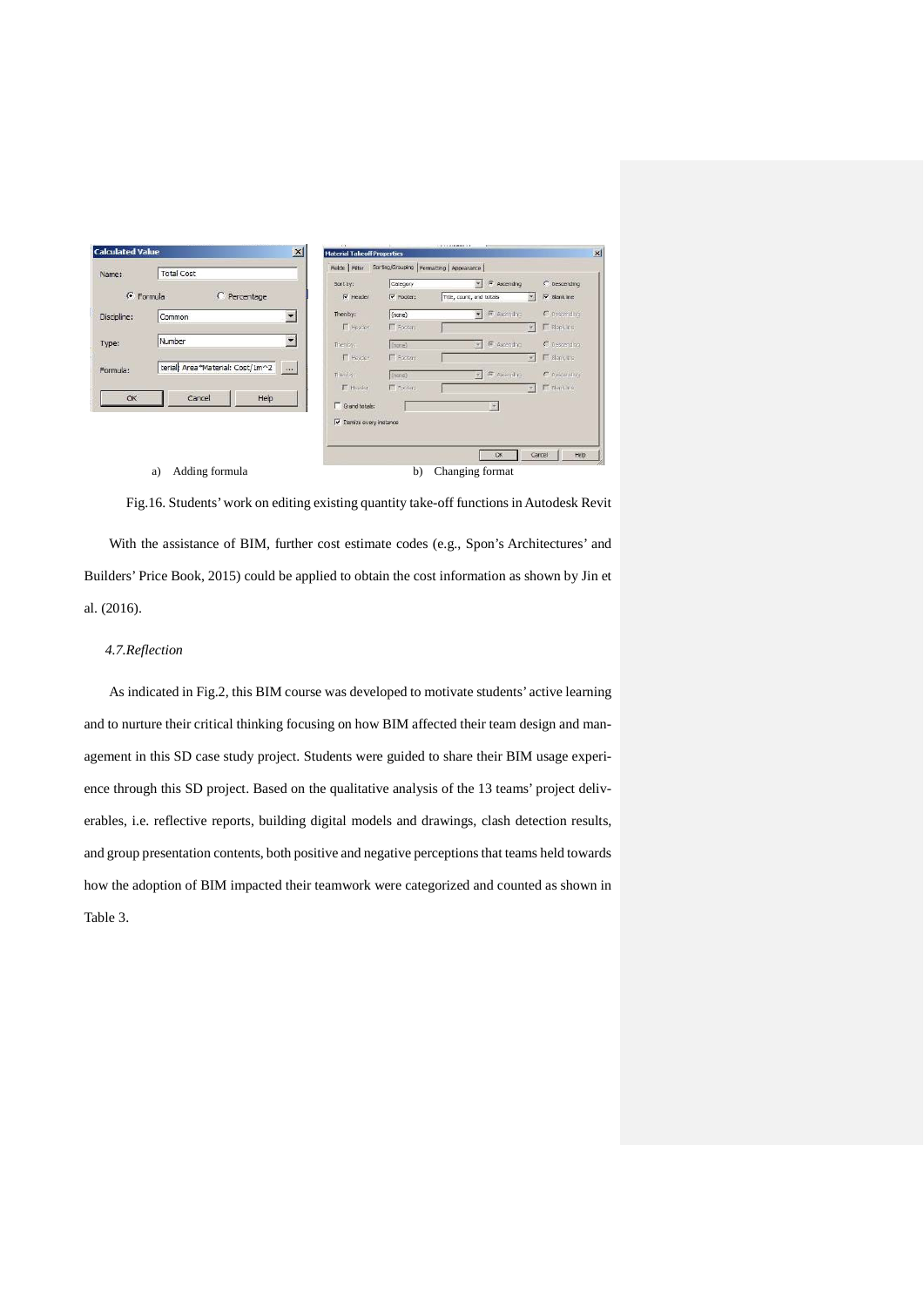| Table 5. Reflections of student teams on Differ adoption in SD project design $(1 - 15)$ |           |                                |                             |  |  |  |
|------------------------------------------------------------------------------------------|-----------|--------------------------------|-----------------------------|--|--|--|
|                                                                                          | Number of |                                | Number                      |  |  |  |
| <b>Positive Perceptions</b>                                                              | teams     | Negative perceptions           | of teams                    |  |  |  |
| Improved collaboration and com-                                                          |           | Lack of family elements in ex- |                             |  |  |  |
| munication                                                                               | 12        | isting BIM library             | 3                           |  |  |  |
| Improved design quality with clash                                                       |           | Demands on training and soft-  |                             |  |  |  |
| detection                                                                                | 9         | ware skills                    | $\mathcal{D}_{\mathcal{L}}$ |  |  |  |
|                                                                                          |           | Architects being restricted by |                             |  |  |  |
| Enhanced details from visualization                                                      | 5         | other disciplines              | 2                           |  |  |  |
| Improved sustainability in building                                                      |           | Interoperability problem among |                             |  |  |  |
| design                                                                                   | 3         | different BIM-related tools    | $\mathcal{D}_{\mathcal{L}}$ |  |  |  |
| Faster design process                                                                    | 3         |                                |                             |  |  |  |
| Consistency and efficiency of gen-                                                       |           |                                |                             |  |  |  |
| erating quantity take-off                                                                |           |                                |                             |  |  |  |

Table 3. Reflections of student teams on BIM adoption in SD project design  $(N-13)^*$ 

\*: Totally 13 student teams provided their perceptions on how BIM affected the team project

Table 3 counts the number of teams that provided the given perception towards BIM impacts on their team project. The most frequently perceived positive effect of BIM within the team project was the improved collaboration and communication. As teams reflected, BIM worked as a platform for cross-disciplinary communication starting from the conceptual design to the later clash detection. There were more motivations for collaborations among the major disciplines (i.e., architecture, structural engineering, building services engineering, and construction management) in the BIM-driven environment, through information sharing and coordination within the digital building models. The second most frequently recognized BIM impact on teamwork was the improved design quality with clash detection. Teams were able to modify their models by correcting detections automatically identified within the BIM system. One of the fundamental BIM features, 3D visualization, was also frequently listed by teams as one major impact on project design. Besides these three major positive effects of BIM, a few teams also had positive perceptions on the effects of using BIM in building sustainability and design delivery. AEE students in this project were responsible for integrating solar panels into the building service facilities and analyzing the building energy demand. BIM, up to a certain level,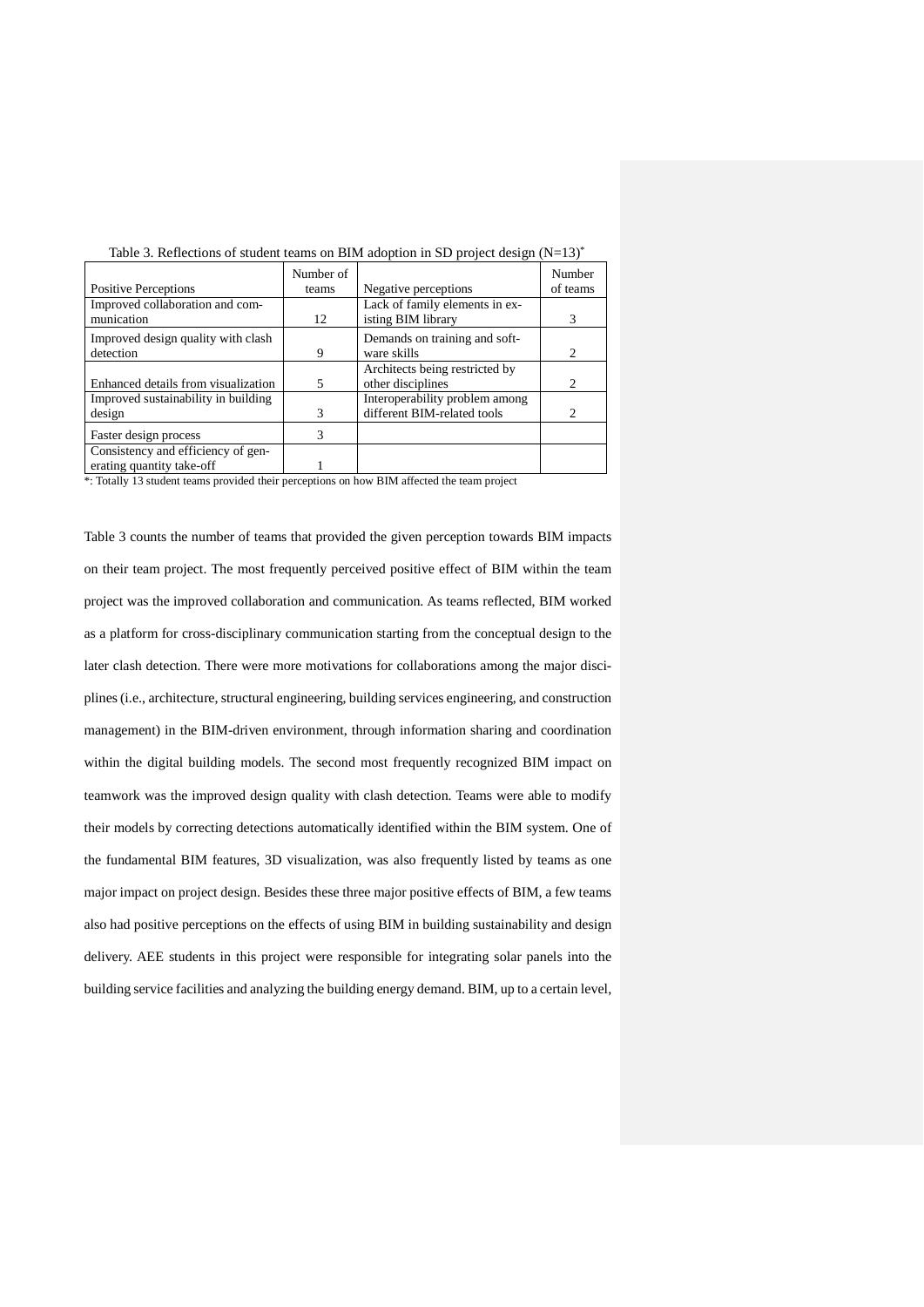assisted the building performance analysis through data sharing (e.g., building geometric information). The interdisciplinary design approach, as stated by several teams, enhanced the design efficiency.

Some negative comments on BIM effects were also provided. One main barrier of adopting BIM during this project work was the lack of families in the exiting BIM library. Students had to perform extra work to build the family (e.g., solar panel) within the existing library. A few groups demanded more software skill trainings before working on this SD project. Teams also discussed the interoperability issue when linking BIM into building energy simulation, specifically in the information loss when sharing the data among different software tools. Besides these comments regarding technical factors, the factor within design management was also concerned by student teams when adopting BIM. Some architecture students stated that their design was restricted by both AEE and CE disciplines. For example, in one group work, the AEE students declined the architecture teammates' proposal of applying larger-sized glazing for a better view, as it would result in more heat loss in the winter. On another team, one architectural student claimed that the worst part of BIM was that the architectural design was interfered with by team members from other disciplines.

#### **5. Findings and Discussion**

This pedagogical practice adopted the project-based approach to bring the interdisciplinary teamwork approach to AEC students. The results were summarized from students' project work and their reflection on how BIM functioned and influenced their teamwork of the SD project. AEC students' work was presented based on multiple disciplines' contributions, namely architectural design, structural engineering, building services engineering, prefabrication construction, sustainability, as well as take-off estimate and scheduling. These various disciplinary works were inter-linked using BIM as the communication tool. Teams were highly encouraged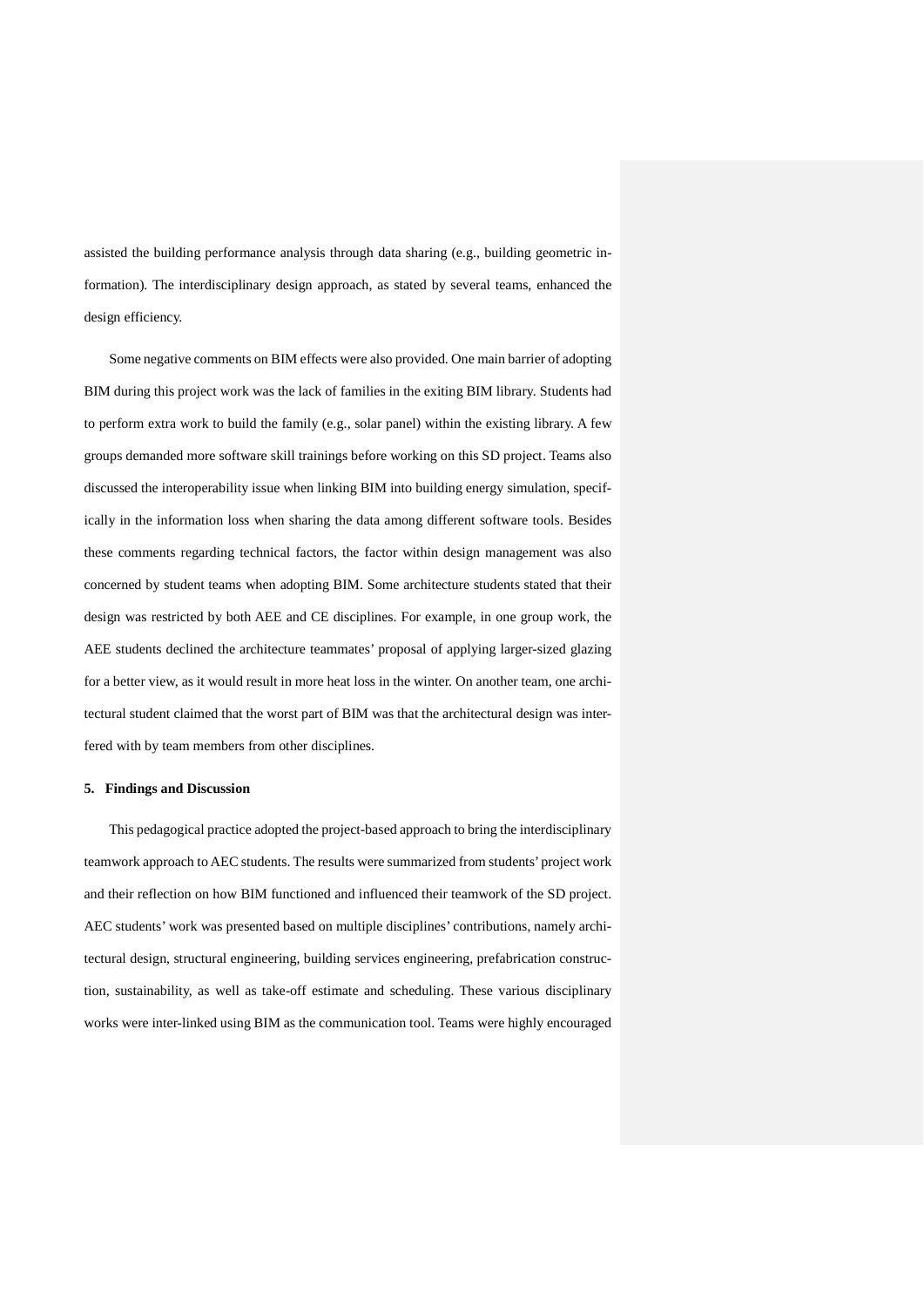to provide their creative design to meet multiple project criteria (e.g., selection of prefabricated elements). Student teams' perception might vary towards certain design criteria. For example, one team claimed that it was worthwhile investing in solar panel, while the other team held opposite views. Students were trained on BIM skills and interdisciplinary teamwork capacity in this SD project through an experiential learning approach. For instance, some teams compared a few design options in earlier design stages to decide the most efficient option through simulation. Some other teams applied the 4D scheduling to simulate the construction activities. Major findings of this pedagogical research can be described as students' perceptions towards BIM's positive impacts on project design, challenges encountered, as well as the similarities and differences between students and AEC professionals in terms of these perceptions.

This BIM pedagogical practice also aimed to collect insights from AEC students' perceptions on BIM effect in the building project design and management. The SD project, deemed as a small-sized building project, was selected as the case study. It has been previously demonstrated by Sebastian et al. (2009) in industrial practice that BIM could be applied in small-scale housing sector and enhance the interdisciplinary design and engineering. The consistent perceptions regarding BIM impacts on project design between AEC students in this pedagogical study and industry practices from a few previous case studies including Sebastian et al. (2009) and Sebastian (2010) are summarized below:

- the 3D visualization assisted to enhance coordination and communication;
- facilitating information sharing and exchange across disciplines;
- integrated multidisciplinary design among architecture, structural engineering, energy analysis, cost estimate, and planning;
- selection and optimization of design options against the project requirements;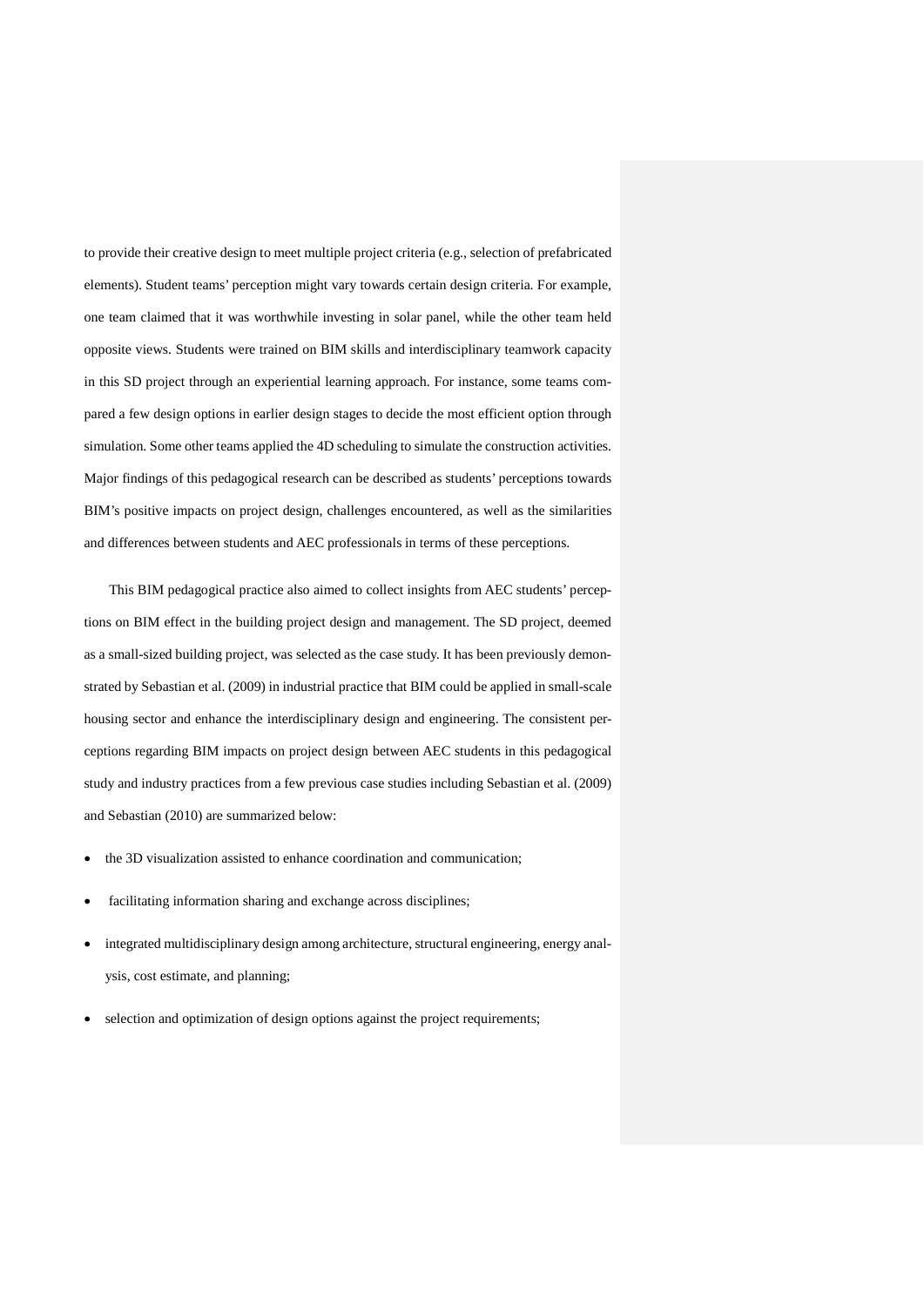- BIM linked with cost estimate
- a 3D model integrating the prefabrication solution
- accommodation of building service facilities within the 3D building model
- several techniques to achieve data sharing among multiple BIM-related software tools
- early discovery of design errors through clash detection.

This BIM pedagogical practice also identified certain issues or challenges which could spark future research needs or raise industry concerns, including:

- interoperability issue when sharing the building information between the building digital model and building energy simulation;
- architects' resistance to BIM due to their potential loss of leadership in the design process as their architectural decisions might be disapproved by other disciplines;
- lack of family types in the existing BIM library, leading to the extra work by converting the existing local suppliers' building product information (e.g., solar panels) into the BIM library;
- insufficient BIM software skill training to deliver project design applying digital technologies;
- drawbacks within existing software tools, for example, some of these spatial conflicts detected might not necessarily need any modification (e.g., installation of electrical wiring within internal partition walls).

Some of these students' feedback on challenges encountered in the BIM-based project design were also highly consistent with the views from AEC industrial practice. As identified by multiple other sources (e.g., Porwal and Hewage, 2013 and Jin et al., 2017) from the AEC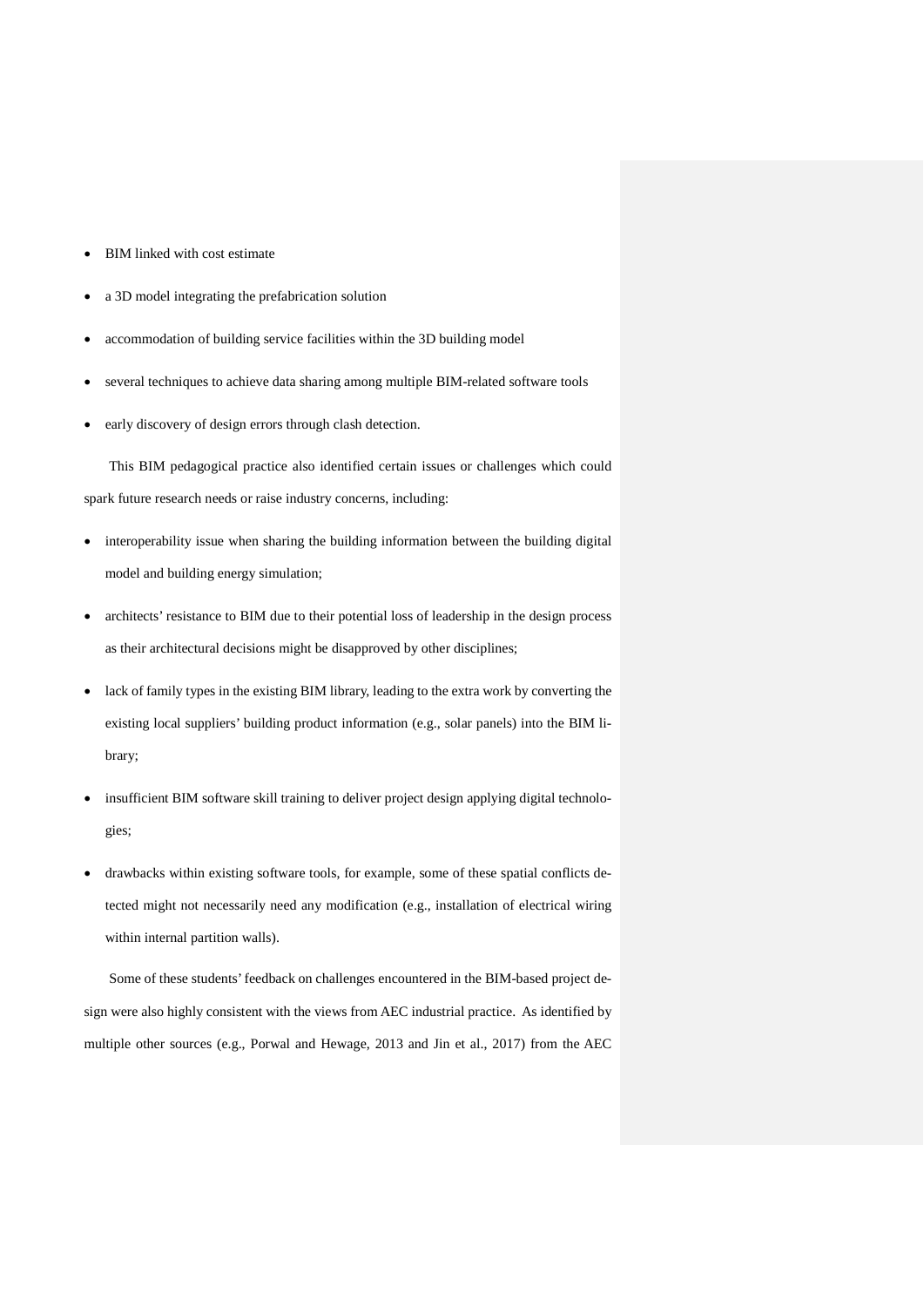industry perspective, interoperability remained one major barrier for wider application of BIM in enhancing multidisciplinary collaboration. The architecture students' resistance to BIM was also consistent with the architects in the study of Thomsen (2010) who stated that BIM limited the design choices and added extra requirements to architects. It could be inferred that through the project-based experiential learning approach, AEC students could gain consistent perceptions as industry professionals do on how BIM could influence their team design. This BIM pedagogical practice not only served as the software skill training, teamwork capacity, but also the real-world scenario for students to gain their initial experience in BIM interdisciplinary project work. Students developed their critical thinking on BIM through their reflective feedback, which in return, provided insightful suggestions on how to embrace more effectively different aspects of AEC practices (e.g., off-site construction and green building) into interdisciplinary BIM pedagogy.

### **6. Conclusions**

To fill the gap of limited BIM-based interdisciplinary teaching and learning at institutional level, this BIM pedagogical work was developed to recruit students from multiple AEC disciplines to deliver a solar-powered residential house within the real-world scenario. BIM was adopted as the digital platform for cross-disciplinary communication, coordination, and collaboration. Prefabrication and renewable energy facilities were incorporated in this residential project as part of the BIM-driven cross-disciplinary cooperation among architectural, structural, building services, and construction engineering work. It was found that AEC students were generally motivated in the teamwork approach assisted by BIM-enabled visualization and information sharing. With the experiential learning procedure, students were able to provide their perceptions and feedback which were highly consistent to that of AEC professionals from other studies regarding BIM influences on project design and management. Generally, BIM was found to have positive effects in terms of enhancing team communication, improving design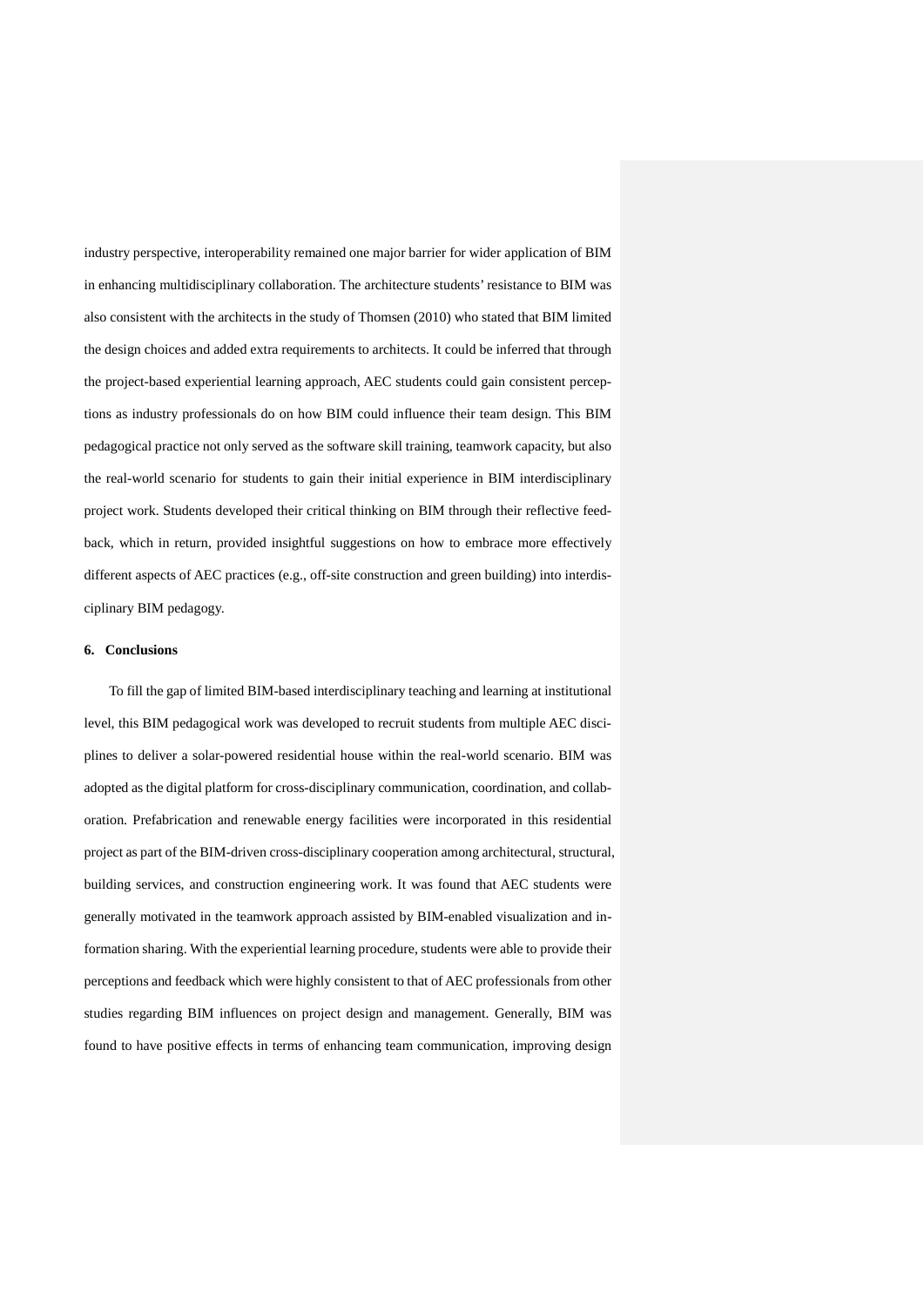through clash detection, assisting sustainable design, and providing visualization. Challenges in BIM adoption were also identified consistently to what had been found from the industry's standpoint, such as the lack of interoperability among BIM related tools, insufficient BIM library database for design needs, and the challenges to the traditional role of architects, etc.

The AEC students in this BIM course gained not only software skills but more importantly, the interdisciplinary collaboration experience needed before they enter the industry. The properly designed BIM pedagogy could provide AEC students with state-of-the-art skills and help, further at some point, saving some resources of their future employers on employees' BIM skill training. The limitations identified from this pedagogical practice could be linked to research needs, such as the interoperability issue. Future BIM pedagogy could involve AEC industrial professionals to assess student teams' feasibility in design or construction planning by providing more constructive feedback. More project-based case studies could be provided from the industry to continue applying the real-world scenario in the pedagogy, which in return provides design proposals to project stakeholders for their appraisal.

### **References**

AIA California Council. (2007), "Integrated Project Delivery: A guide", pp. 20-30.

- Amuda-Yusuf, G. and Mohamed, S.F.(2015), "Essential features of a building services standard method of measurement in Malaysia." *Engineering, Construction and Architectural Management*, 22(6), pp.749-770.
- Azhar, S. (2010), "BIM for sustainable design: results of an industry survey", *Journal of Building Information Modeling*, 4 (1), pp. 27–28.

Aziz, Z. and Tezel, A. (2016), "Lean and BIM – A Synergistic Relationship." UK Construction Excellence, 2016 (1), pp. 40.

- Benjaoran, V. and Bhokha, S. (2009) "Enhancing visualization of 4D CAD model compared to conventional methods." *Engineering, Construction and Architectural Management*, 16 (4), pp.392-408.
- Bloom, B.S. (1956), "Taxonomy of Educational Objectives, the Classification of Educational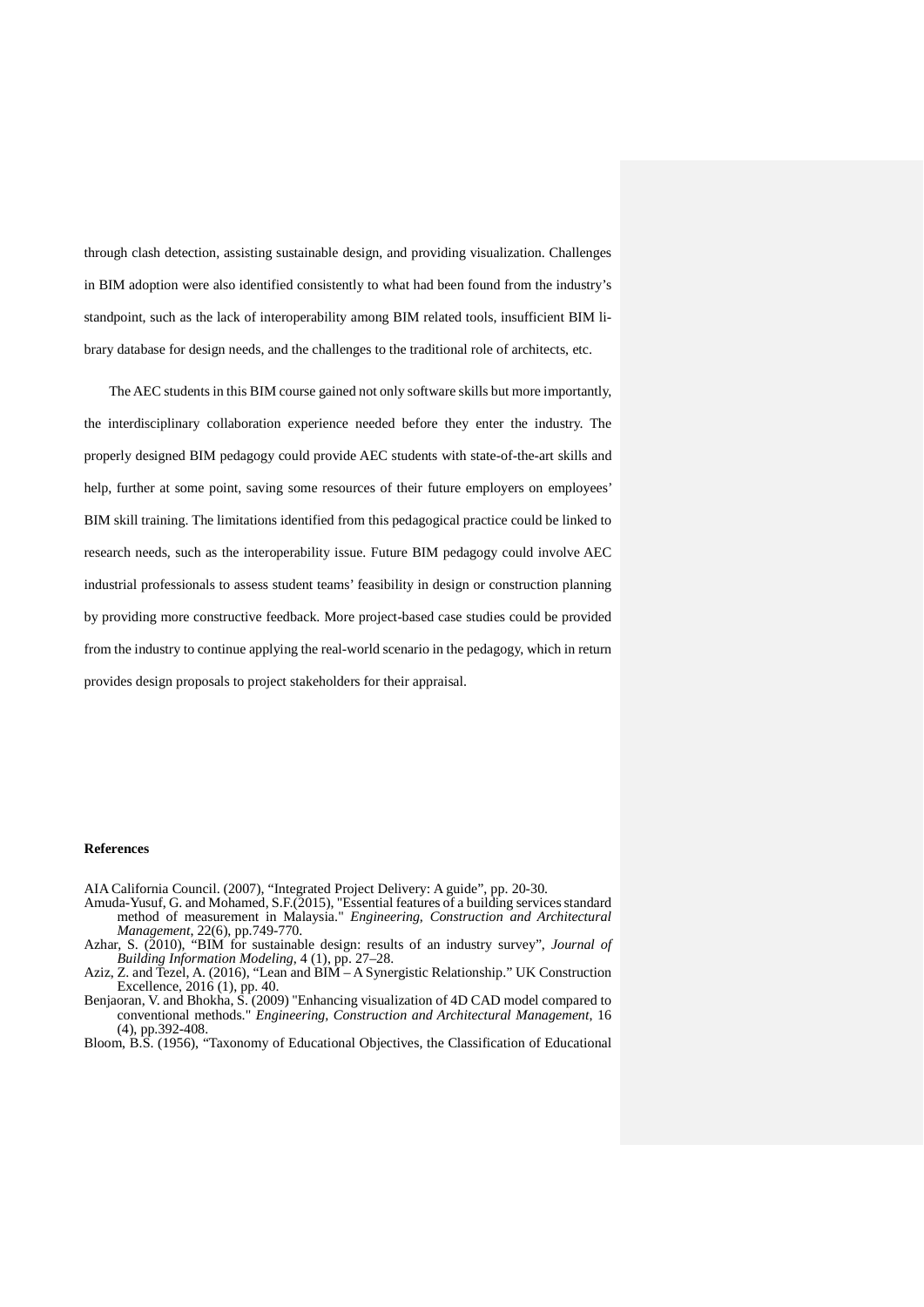Goals – Handbook I: Cognitive domain." New York, McKay. pp.16.

- Bråthen, K. and Moum, A.(2016,) "Bridging the gap: bringing BIM to construction workers." *Engineering, Construction and Architectural Management*, 23(6), pp.751-764.
- Chickering, A.W. and Gamson, Z.F. (1987), "Seven principles for good practice in undergraduate education. American Association for Higher Education & Accreditation Bulletin." March, 39 (7), pp. 3-7. Available from Bulletin." March, 39 (7), pp. 3-7. Available from www.aahea.org/bulletins/articles/sevenprinciples1987.htm [Accessed 18 December 2016]
- Chong, H., Lee, C. and Wang X. (2017), "A mixed review of the adoption of Building Information Modelling (BIM) for sustainability." *Journal of Cleaner Production*, 142, Part 4, pp.4114–4126.

CIBSE Guide A. (2016), "Environmental Design 2015." GVA/15.

- Clevenger, C., Glick S. and Puerto, C.L.D.P. (2012), "Interoperable Learning Leveraging Building Information Modeling (BIM) in Construction Education." *Journal of Construction Education and Research*, 8(2), pp. 101-118.
- Creswell, J.W.(2013), "Research design: Qualitative, quantitative, and mixed methods approaches." Sage publications.
- Ding, Z., Zuo, J., Wu, J. and Wang, J.Y.(2015), "Key factors for the BIM adoption by architects: a China study." *Engineering, Construction and Architectural Management*, 22(6), pp.732-748.
- Dolmans, D. H., De Grave, W., Wolfhagen, I. H. and Van Der Vleuten, C. P. (2005), "Problem- based learning: Future challenges for educational practice and research." *Medical education*, 39(7), pp. 732-741.
- Falchikov, N. (2005), "Improving assessment through student involvement: Practical solutions for aiding learning in higher and further education." London: Routledge & Falmer.
- Farnsworth, C.B., Beveridge, S., Miller, K.S. and Christofferson, J.P. (2015). "Application, Advantages, and Methods Associated with Using BIM in Commercial Construction." *International Journal of Construction Education and Research*, 11(3), pp.218-236.
- Gajendran, T. and Brewer G. (2007), "Integration of information and communication technology: Influence of the cultural environment." *Engineering , Construction and Architectural Management,* 14(6): 532-549.
- Ghosh, A., Parrish, K. and Chasey, A.D. (2015), "Implementing a vertically integrated BIM curriculum in an undergraduate construction management program." *International Journal of Construction Education and Research*, 11, pp. 121–139.
- Jäväjä, S.S.P. and Salin, J. (2014), "BIM Education: Implementing and Reviewing "OpeBIM" BIM for Teachers. Computing in Civil and Building Engineering." *©ASCE 2014*, pp.2151-2158.

Jensen, P.A and Jóhannesson, E.I. (2013) "Building information modelling in Denmark and Iceland." *Engineering, Construction and Architectural Management*, 20 (1), pp.99-110.

- Jin, R., Tang, L., and Fang, K. (2015), "Investigation of the current stage of BIM application in China's AEC industries." WIT Transactions on The Built Environment, 149, pp. 493- 503.
- Jin, R., Tang, L., Hancock, C.M. and Allan, L. (2016), "BIM-based multidisciplinary building design practice-a case study." 7th International Conference on Energy and Environment of Residential Buildings, November 20-24, 2016, Brisbane, Australia.
- Jin, R., Hancock, C.M., Tang, L., Chen,C., Wanatowski, D. and Yang,L. (2017), "Empirical study of BIM implementation-based perceptions among Chinese practitioners." *Journal of Management in Engineering*, 33(5), DOI: 10.1061/(ASCE)ME.1943-5479.0000538.
- Khosrowshahi, F. and Arayici, Y. (2012), "Roadmap for implementation of BIM in the UK construction industry", *Engineering, Construction and Architectural Management*." 19 (6), pp.610-635.
- Kim, J. (2011), "Use of BIM for effective visualization teaching approach in construction education, *Journal of Professional Issues in Engineering Education and Practice*." 138(3), pp. 214-223.
- Kriegel, E., and Nies, B. (2008), "Green BIM", Wiley Publishing, IN, Indianapolis.
- Mathews, M. (2013). "BIM collaboration in student architectural technologist learning." *Journal of Engineering, Design and Technology,* 11(2), pp.190-206.
- Nawari, N.O. (2015), "The role of BIM in teaching structural design." *Structures Congress*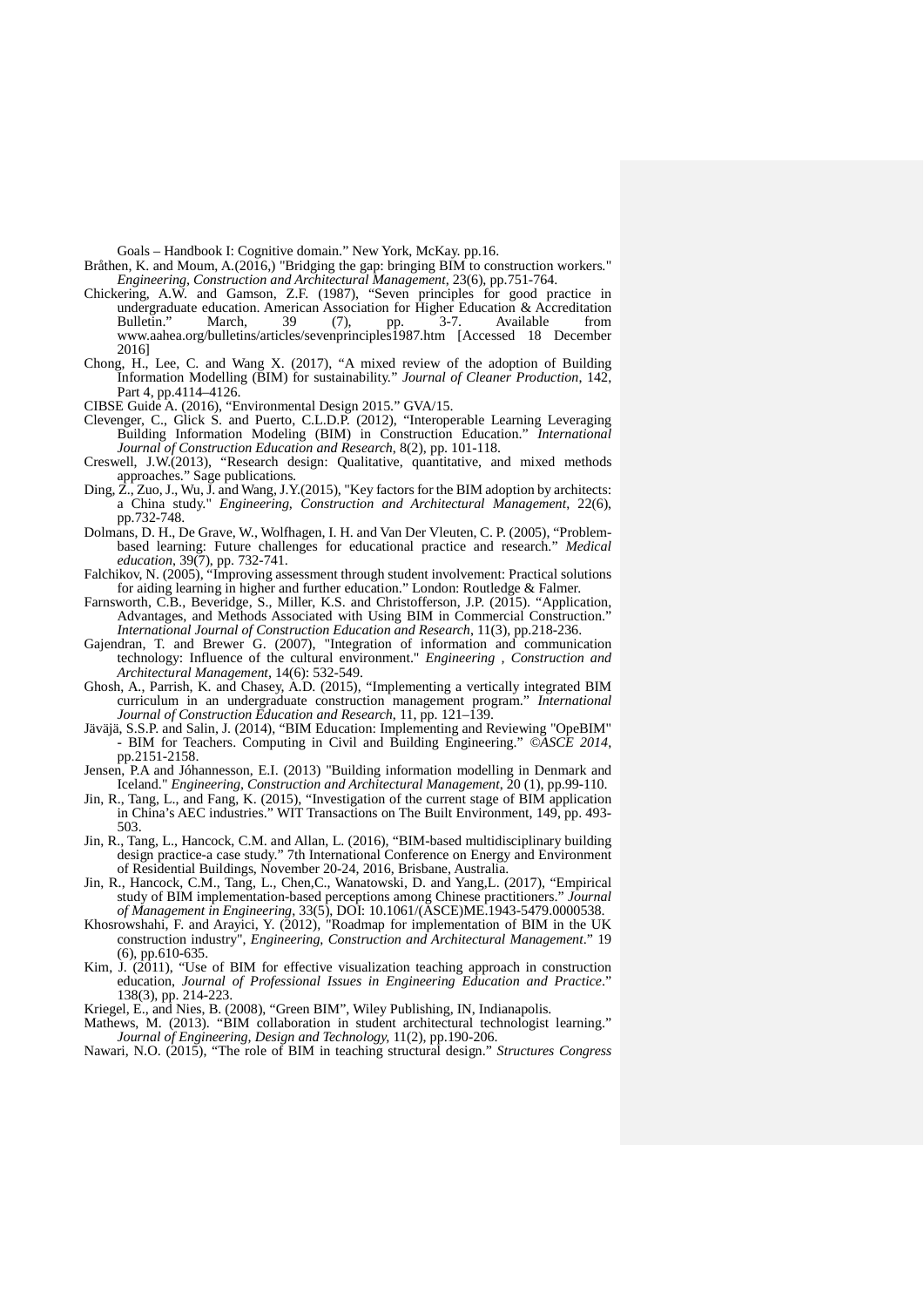*2015*, pp. 2622-2631.

- Lee, N., and Hollar, D.A. (2013), "Probing BIM education in construction engineering and management programs using industry perceptions." 49th ASC Annual International Conference Proceedings, California.
- Li, H., Chan, G., Skitmore, M. and Huang, T.(2015), "A 4D automatic simulation tool for construction resource planning: a case study." *Engineering, Construction and Architectural Management*, 22 (5), pp.536-550.
- Peansupap, V. and Walker, D.H.T. (2006) "Information communication technology (ICT) implementation constraints: A construction industry perspective." *Engineering, Construction and Architectural Management*, 13(4), pp.364-379,
- Porwal, A., & Hewage, K. N. (2013), "Building Information Modeling (BIM) partnering framework for public construction projects." *Automation in Construction*, 31, pp.204- 214.
- Rogers, J., Chong, H. and Preece, C. (2015), "Adoption of Building Information Modelling technology (BIM): Perspectives from Malaysian engineering consulting services firms." *Engineering, Construction and Architectural Management*, 22 (4), pp.424-445.
- Sacks, R. and Pikas, E. (2013), "Building information modeling education for construction engineering and management. I: industry requirements, state of the art, and gap analysis." *Journal of Construction Engineering and Management*, 139(11), 04013016.
- Sebastian, R. (2010), "Changing roles of the clients, architects and contractors through BIM." *Engineering, Construction and Architectural Management*, 18(2), pp. 176-187.
- Sebastian, R., Haak, W., and Vos, E. (2009), "BIM application for integrated design and engineering in small-scale housing development: a pilot project in The Netherlands." International symposium CIB-W096 future trends in architectural management, pp. 2-3.
- Shanbari, H., Blinn, N. and Issa, R.R.A. (2016), "Using augmented reality video in enhancing masonry and roof component comprehension for construction management students", Engineering, Construction and Architectural Management." 23(6), pp.765-781.
- Singh, V. and Holmström, J. (2015), "Needs and technology adoption: observation from BIM experience." *Engineering, Construction and Architectural Management*, 22 (2), pp.128- 150.
- Solnosky,R.L and Parfitt, M.K. (2015), "A curriculum approach to deploying BIM in Architectural Engineering." *AEI 2015*, pp. 651-662.
- Spon's Architectures' and Builders' Price Book. (2015), Edited by AECOM, One hundred and fortieth edition. CRC Press, Taylor & Francis Group.
- Strong, D and Burrows, V. (2017), "A whole-system approach to high-performance green buildings." Artech House, Norwood, MA, pp. 281.
- Tang, L., Jin, R. and Fang, K. (2015), "Launching the innovative BIM module for the architecture and built environment programme in China." *Building Information Modelling (BIM) in Design, Construction and Operations*, 149, 145.
- The British Standards Institution. (2013), "PAS 1192-2:2013 Specification for information management for the capital/delivery phase of construction projects using building information modelling." BSI Standards Limited.
- Thomsen, A. (2010), "The role and influence of the Architect in industrialized building." Second cycle, A2E. Alnarp: SLU, Landscape Management, Design, and Construction.
- Udeaja, C and Aziz, Z (2015), "A case study of fostering multidisciplinary in built environment using BIM." In: Raidén, A B and Aboagye-Nimo, E (Eds) Procs 31st Annual ARCOM Conference, 7-9, September 2015, Lincoln, UK, Association of Researchers in Construction Management, 701-710.
- Wong, J.K.and Kuan, K (2014), "Implementing 'BEAM Plus' for BIM-based sustainability analysis." *Automation in Construction*, 44, August 2014, pp.163-175.
- Zhao, D., McCoy, A.P., Bulbul, T., Fiori, C. and Nikkhoo, P. (2015), "Building Collaborative<br>Construction Skills through BIM-integrated Learning Environment." *International* Construction Skills through BIM-integrated Learning Environment.<sup>"</sup> *Journal of Construction Education and Research,* 11(2), pp. 97-120.

#### **Corresponding author**